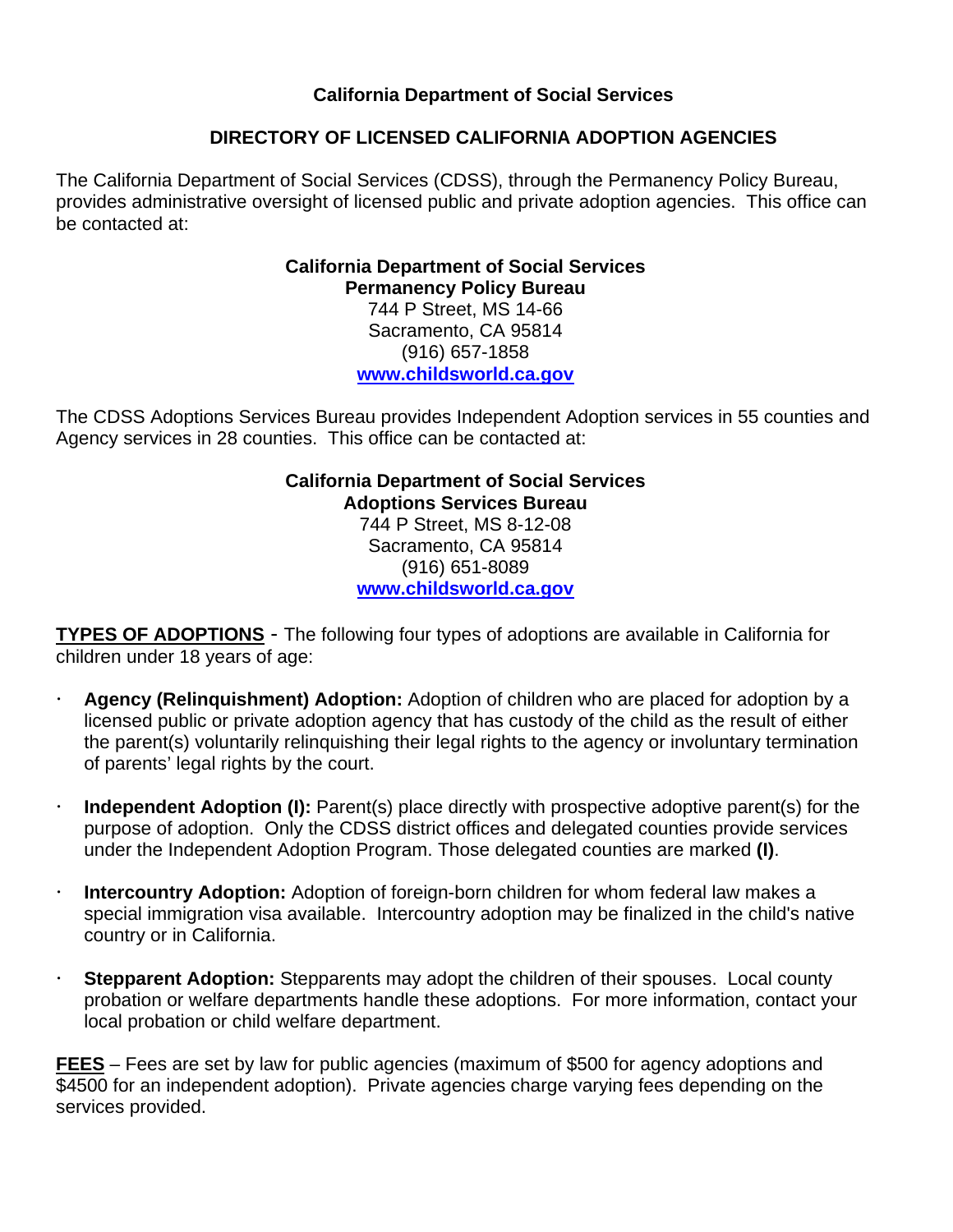**CDSS ADOPTIONS DISTRICT OFFICES** – CDSS Adoption District Offices provide independent adoption services in specific counties (see areas served). In addition, CDSS Adoption District Offices provide agency adoption services in those counties that do not have a licensed public adoption agency. The symbol (A) denotes those counties for which district offices provide these services. The symbol (I) denotes those counties for which district office provides independent adoption services

**LICENSED COUNTY (PUBLIC) ADOPTION AGENCIES** – County child welfare departments provide agency adoption services. In addition, independent adoption services are provided by those county welfare departments delegated by the CDSS to study and report to the court when county residents file independent adoption petitions. An (I) indicates those delegated counties providing independent adoption services.

**LICENSED PRIVATE ADOPTION SERVICES** – Private adoption agencies are licensed to provide direct adoption services. These services vary from agency to agency and are defined by their license. Questions about specific services provided should be addressed to the individual agency.

**TYPES OF ADOPTION LICENSES** – The following is a listing of the types of licenses issued to private adoption agencies.

- **Full Service (FS):** A license that authorizes an adoption agency to assume care, custody and control of a relinquished child. It also authorizes the agency to assess birth parents and prospective adoptive parents, place a child for adoption, supervise that adoptive placement, and to remove a child from an unsuitable adoptive placement.
- **Noncustodial (NC):** A license that authorizes an adoption agency to work in cooperation with a full service agency to match prospective adoptive parents with children who are under the care, custody and control of the full service agency. Noncustodial agencies are also authorized under this license to assess prospective adoptive families and, in cooperation with full service agencies, to supervise adoptive placements, but are not authorized to remove a child from an unsuitable placement. A noncustodial agency cannot assume care, custody and control of a child, nor can they make adoptive placements.
- **Intercountry (ICA):** A license that authorizes an adoption agency to provide adoption services to finalize the adoption of foreign born children either in the child's native country (noncustodial) or in California (full service). An intercountry license is issued only to private adoption agencies. County adoption agencies do not provide intercountry adoption services.

# **LEGEND**

**A** = Agency Adoptions **FS** = Full Service Adoptions **I** = Independent Adoptions **NC** = Non Custodial Adoptions **ICA FS** = Intercountry Adoptions finalized in California **ICA NC** = Intercountry Adoptions finalized in Child's native country **(###)** = Adoption agency reporting code assigned by CDSS  $\Diamond$  = Denotes a change since the last publication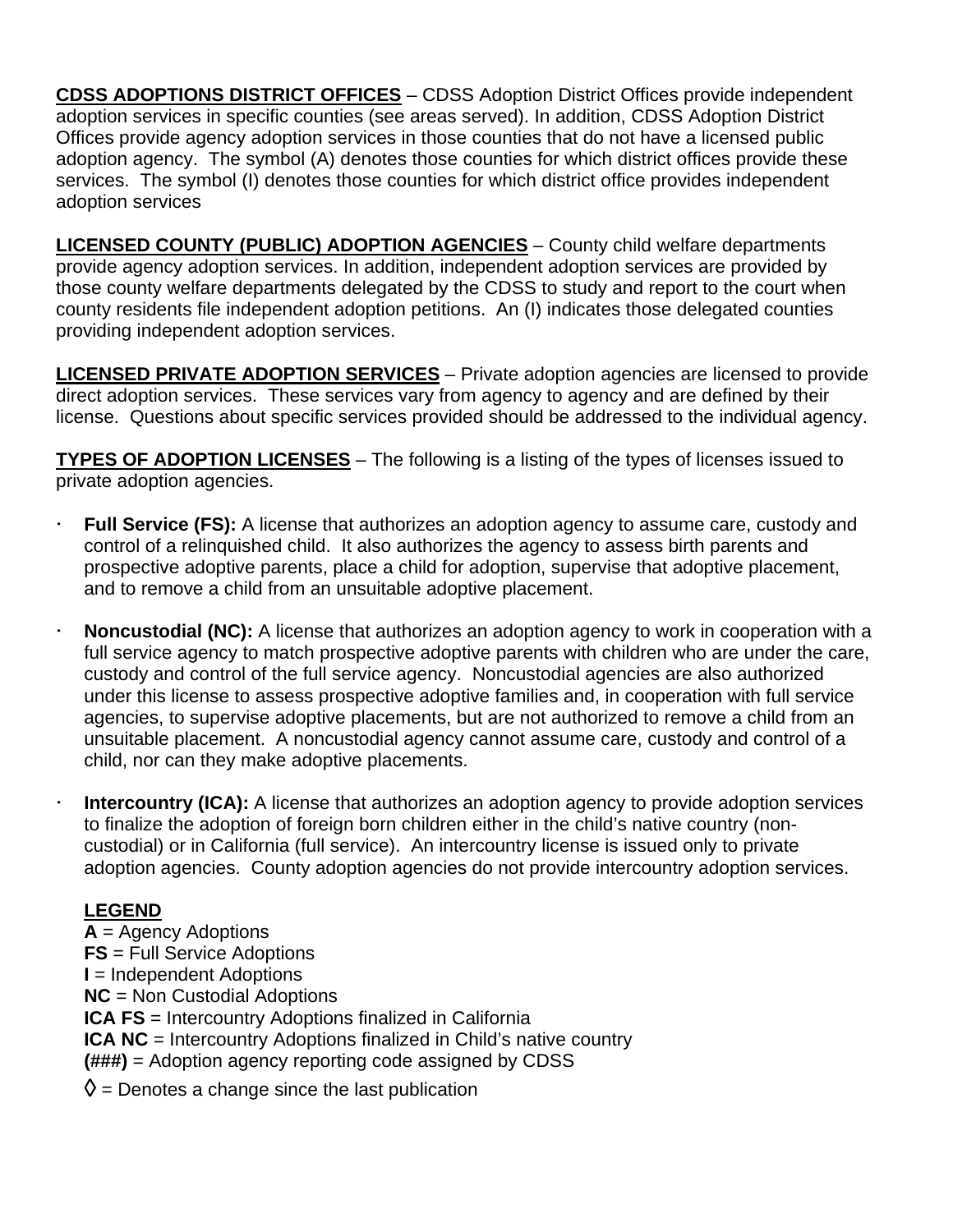# **CDSS Adoptions District Offices**

The district offices provide independent adoption services in the counties specified. The symbol (A) is used to designate those counties for which district offices also provide agency services.

# **CENTRAL OFFICE**

# **ADOPTIONS SERVICES BUREAU**

744 P Street, M.S. 3-31 Sacramento, CA 95814  $(916)$  651-8089  $\bullet$  (916) 651-8143 FAX

# **STATEWIDE DISTRICT OFFICES**

#### **Arcata (Eureka) District Office**

749 F Street Arcata 95521 (707) 826-9180 ● (707) 826-9984 FAX **Area Served:** Del Norte (A), Humboldt (A), Trinity (A)

# **Chico District Office**

520 Cohasset Road, Suite 140 Chico 95926 (530) 895-6143 ● (530) 895-6148 FAX **Area Served:** Butte (A), Colusa (A), Glenn (A), Lassen (A), Modoc (A), Plumas (A), Shasta, Sierra (A), Siskiyou (A), Tehama (A)

## **Fresno District Office**

770 East Shaw, Suite 109 Fresno 93710-7708 (559) 243-8200 ● (559) 229-9685 FAX **Area Served:** Fresno, \*Inyo, Kern, Kings (A), Madera (A), Mariposa (A), Merced, Mono (A), San Benito (A), San Luis Obispo, Tulare *\*Agency adoption services provided by Kern County*.

# **Monterey Park (Los Angeles) District Office**

1000 Corporate Center Drive, Suite 630 Monterey Park 91754 (323) 981-1730 ● (323) 981-1785 FAX **Area Served:** Imperial, Orange, Riverside, San Bernardino, Santa Barbara, Ventura *Does not cover Agency adoptions* 

## **Oakland District Office**

1515 Clay Street, Suite 308 Oakland 94612 (510) 622-2650 ● (510) 622-2655 FAX **Area Served:** Contra Costa, Marin, Monterey, San Francisco, San Joaquin, San Mateo, Santa Clara, Santa Cruz, Solano, Stanislaus *Does not cover Agency adoptions* 

## **Sacramento District Office**

100 Howe Avenue, Suite 260N Sacramento 95825 (916) 574-1333 ● (916) 574-1313 FAX **Area Served:** \*Alpine, Amador (A), Calaveras (A), El Dorado, Nevada (A), Placer, Sacramento, Sutter (A), Tuolumne (A), Yolo (A), Yuba (A) *\*Agency adoption services provided by El Dorado County*

## **Rohnert Park District Office**

101 Golf Course Drive, Suite 250 Rohnert Park 94928 (707) 588-5000 ● (707) 588-5019 FAX **Area Served:** Lake (A), Mendocino (A), Napa (A), Sonoma (A)

(Rev. 8.15.10)

Please notify the Permanency Policy Bureau of any address, telephone or other changes.

Telephone (916) 657-1858 or Fax (916) 657-3791

For information on obtaining agency licensure status, see the Community Care Licensing Division website at (www.ccld.ca.gov).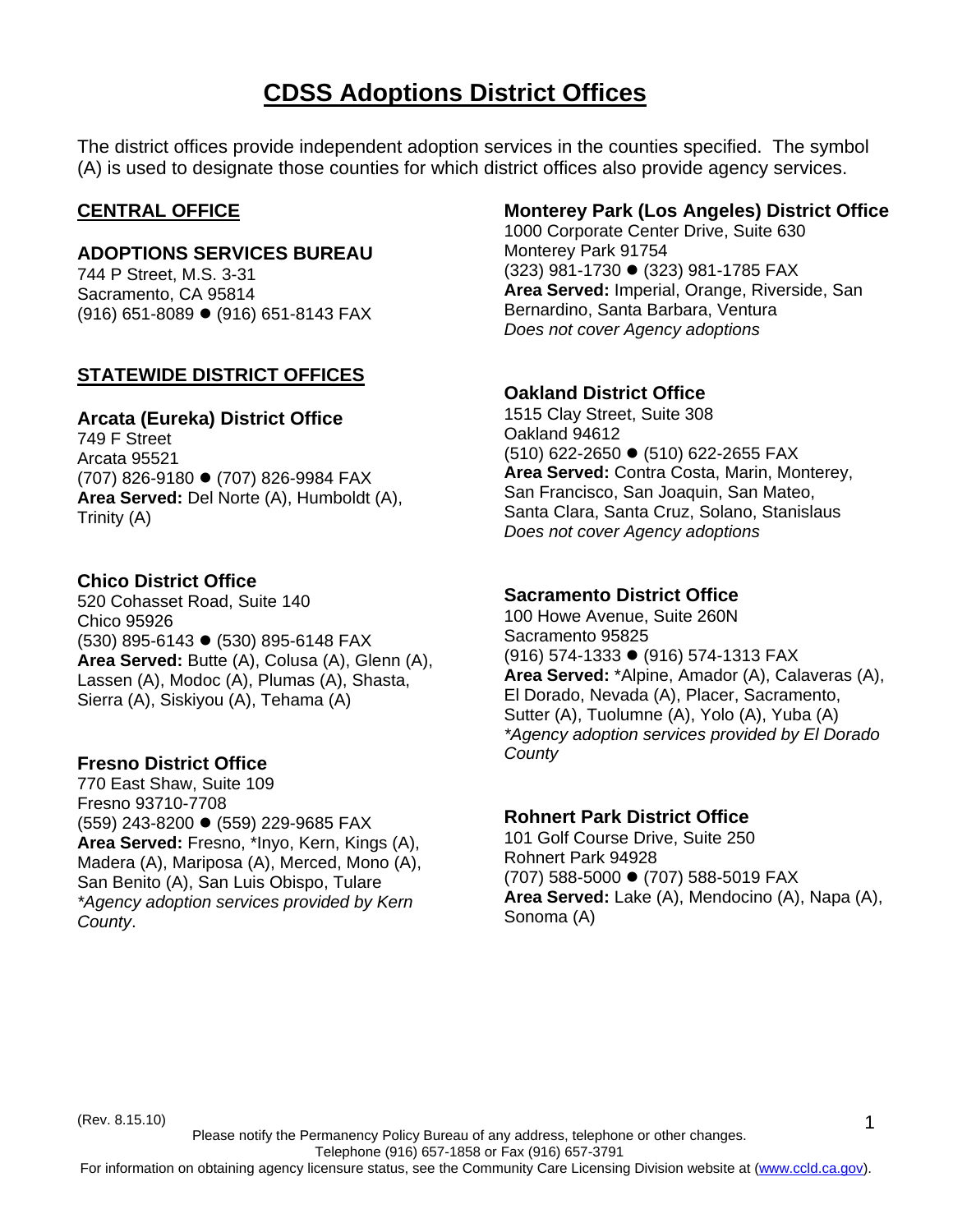# **County (Public) Adoption Agencies**

# **Alameda County (I)**

# **Children and Family Services - Adoptions**

401 Broadway Oakland 94607 (510) 268-2422 *Mailing Address:* P.O. Box 1768, Oakland 94604

#### **Contra Costa County Employment & Human Services Dept. Children & Family Services Bureau**

500 Ellinwood Way, 3<sup>rd</sup> Floor Pleasant Hill 94523 (925) 602-6910 ● (925) 602-6989 FAX

# **El Dorado County**

**Department of Human Services** 

#### **Adoption Services**

3057 Briw Road Placerville 95667 (530) 642-7100 ● (530) 626-7427 FAX

# **Branch Office**

971 Silver Dollar Avenue South Lake Tahoe 96150-2600 (530) 573-3200 ● (530) 541-2803 FAX *El Dorado County serves Alpine County through agreement*

#### **Fresno County Children & Family Services Department of Social Services**

2135 Fresno Street, 4th Floor Fresno 93750-0001 (559) 262-4402

# **Imperial County Department of Social Services Adoptions**

2995 South 4th Street, Suite 103 El Centro 92243 (760) 337-7700

## **Kern County Department of Human Services Adoptions**

3041 Wilson Road Bakersfield 93304 (661) 631-6006

(Rev. 8.15.10)

*Mailing Address:* P.O. Box 1261, Bakersfield 93302 *Kern County serves Inyo County through agreement* 

#### **Los Angeles County Department of Children & Family Services**

3075 Wilshire Boulevard Los Angeles 90010 (213) 639-4014

# **Post Adoption Services**

Metro Plex Wilshire Building 3530 Wilshire Boulevard Los Angeles, 90010 (800) 735-4984

#### **Independent Adoption Services**

3530 Wilshire Boulevard, 4<sup>th</sup> Floor Los Angeles 90010 (213) 351-0162

#### **Antelope Valley Office**

251-H East Avenue K-6 Lancaster 93535 (661) 723-4385

# **Marin County**

**Department of Health & Human Services** 

3250 Kerner Boulevard San Rafael 94901  $(415)$  473-2200  $\bullet$  (415) 473-7162

**Merced County** 

**Human Services Agency - Adoptions**  2115 West Wardrobe Avenue Merced 95340 (209) 385-3000 Ext.5278 *Mailing Address:* P.O. Box 112, Merced 95341-0112

# **Monterey County**

## **Department of Social Services Adoptions**

1000 South Main, Suite 112 Salinas 93901-2353 (831) 755-4475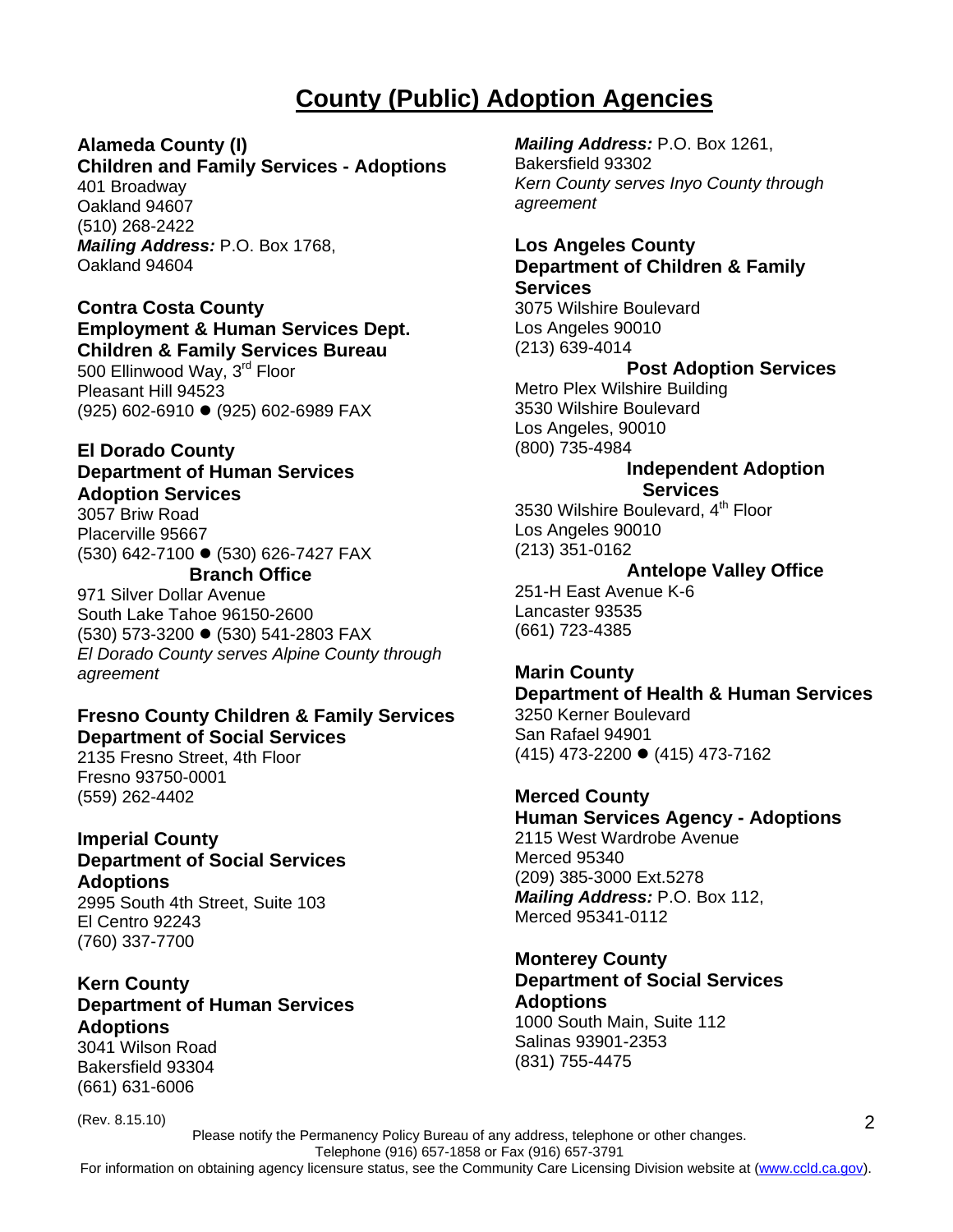#### **Orange County Social Services Agency Adoptions**

800 North Eckhoff Avenue Orange 92868 (714) 704-8000 *Mailing Address:* P.O. Box 14229, Orange 92863-1229

#### **Placer County Department of Health & Human Services Children's System of Care (C.S.O.C)**

11716 Enterprise Drive Auburn 95603 (530) 889-6700 ● (530) 889-6735 FAX

# **Riverside County**

**Department of Public Social Services** 11070 Magnolia Avenue Suite B Riverside 92505

(951) 358-3555 ● (951) 358-3411

# **Sacramento County Department of Health & Human Services**

3701 Branch Center Road, Room 205 Sacramento 95827 (916) 875-5967 *Mailing Address:* P.O. Box 269057 Sacramento 95826-9057

#### **San Bernardino County Department of Children's Services**

412 West Hospitality Lane, Second Floor San Bernardino 92415-0913 (909) 891-3300 ● (909) 891-3399 FAX

## **Rancho Cucamonga Office**

9638 Seventh Street Rancho Cucamonga 91730 (909) 945-3800

## **Victorville Office**

15480 Ramona Avenue Victorville 92392 (760) 243-6640

# **San Diego County**

**Health & Human Services Agency**  6950 Levant Street San Diego 92111 (858) 694-5451 ● (858) 694-5750 FAX

8965 Balboa Avenue San Diego 92123 (858) 616-5906 z (858) 616-5921 **El Cajon Office**  198 East Main Street El Cajon 92020  $(619)$  441-6550  $\bullet$  (619) 441-6560 **Escondido Office**  463 North Midway Drive, Suite 200 Escondido 92027 (760) 739-6072 ● (760) 480-5412 FAX **Nuestros Ninos Office**  1000 West Bay Marina Drive National City 91950 (619) 336-5740 z (619) 336-5878 FAX  **Oceanside Office**  1320 Union Plaza Court

Oceanside 92054 (760) 754-3456 ● (760) 754-3530 FAX

# **San Francisco County**

**Department of Human Services**  170 Otis Street San Francisco 94103

(415) 558-2338 *Mailing Address:* P.O. Box 7988, San Francisco 94120

# **San Joaquin County**

**Human Services Agency - Adoptions** 102 South San Joaquin Street Stockton 95202 (209) 468-1330 *Mailing Address:* P.O. Box 201056, Stockton 95201

## **San Luis Obispo County**

**Department of Social Services** 3433 South Higuera San Luis Obispo 93403 (805) 781-1600 *Mailing Address:* P.O. Box 8119 San Luis Obispo 93403-8119

**San Mateo County Human Services Agency – Adoptions**  400 Harbor Boulevard, Building B Belmont 94002 (650) 595-7615 ● (650) 802-6401 FAX

(Rev. 8.15.10)

# **Balboa Office (I)**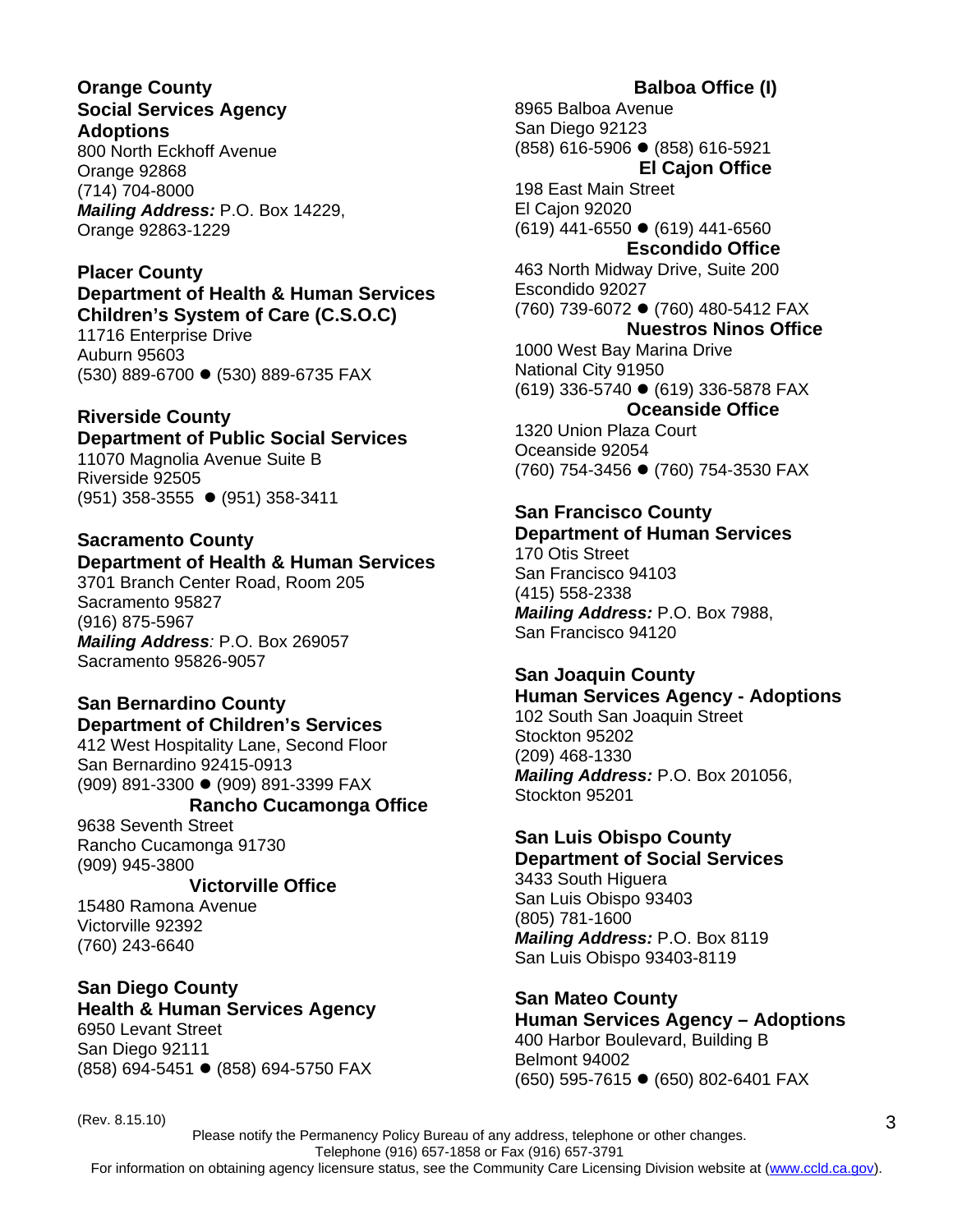# **Santa Barbara County Department of Social Services**

2125 South Centerpointe Parkway Santa Maria 93455 (805) 346-8366

# **Santa Clara County**

# **Social Services Agency Adoptions**

373 West Julian Street San Jose 95110-2335 (408) 975-5119

# **Santa Cruz County**

**Human Resources Agency - Adoptions**  12 West Beach Street Watsonville 95076 (831) 454-4044 *Mailing Address:* P.O. Box 1320, Santa Cruz 95061

# **Shasta County**

## **Department of Social Services**

1313 Yuba Street Redding 96001 (530) 225-5791 *Mailing Address:* P.O. Box 496005, Redding 96049-6005

# **Solano County**

#### **Health & Social Services Department Adoptions**

275 Beck Avenue, MS 5-230 Fairfield 94533 *Mailing Address:* P.O. Box 12000 Fairfield 94533 (707) 421-7961

#### **Stanislaus County Department of Social Services**

251 East Hackett Road Modesto 95358 (209) 558-3627 *Mailing Address:* P.O. Box 42, Modesto 95353-0042

# **Tulare County Department of Public Social Services Adoptions**

3500 West Mineral King, Suite B Visalia 93279 (559) 733-6180

(Rev. 8.15.10)

# **Ventura County**

**Public Social Services Agency**  300 West 9<sup>th</sup> Street Oxnard 93030 (805) 240-2700

# **Private Adoption Agencies**

# **AASK (Adopt A Special Kid) (201)**

8201 Edgewater Drive, Suite 103 Oakland 94621 (510) 553-1748 ● (510) 553-1747 FAX Toll Free: (888) 680-7349 E-mail: brooke@aask.org vali@aask.org Website: www.adoptaspecialkid.org

## **Agency Service:** FS

**Area Served***:* Alameda, Butte, Colusa, Contra Costa, Lake, Marin, Mendocino, Monterey, Napa, Sacramento, San Francisco, San Joaquin, San Mateo, Santa Clara, Santa Cruz, Solano, Sonoma, Stanislaus, Sutter, Yolo, Yuba

# **A Better Way, Inc. (281)**

22455 Maple Court, Suite 301 Hayward 94511 (510) 247-1500 ● (510) 247-1515 FAX E-mail: abetterway@california.com

**Agency Service***:* FS **Area Served:** Alameda, Contra Costa, San Francisco, San Mateo, Santa Clara, Santa Cruz

# **Across The World Adoptions (249)**

395 Taylor Boulevard, Suite 116 Pleasant Hill 94523 (925) 356-6260 z (800) 610-5607 (925) 827-9396 FAX E-mail: adopt@atwakids.org Website: www.atwakids.org

# **ICA Service:** NC

**Area Served:** Alameda, Colusa, Contra Costa, Imperial, Kern, Lake, Los Angeles, Marin, Merced, Monterey, Napa, Orange, Placer, Riverside, Sacramento, San Benito, San Bernardino, San Diego, San Francisco, San Joaquin, San Luis Obispo, San Mateo, Santa Barbara, Santa Clara, Santa Cruz, Solano, Sonoma, Stanislaus, Sutter, Ventura, Yolo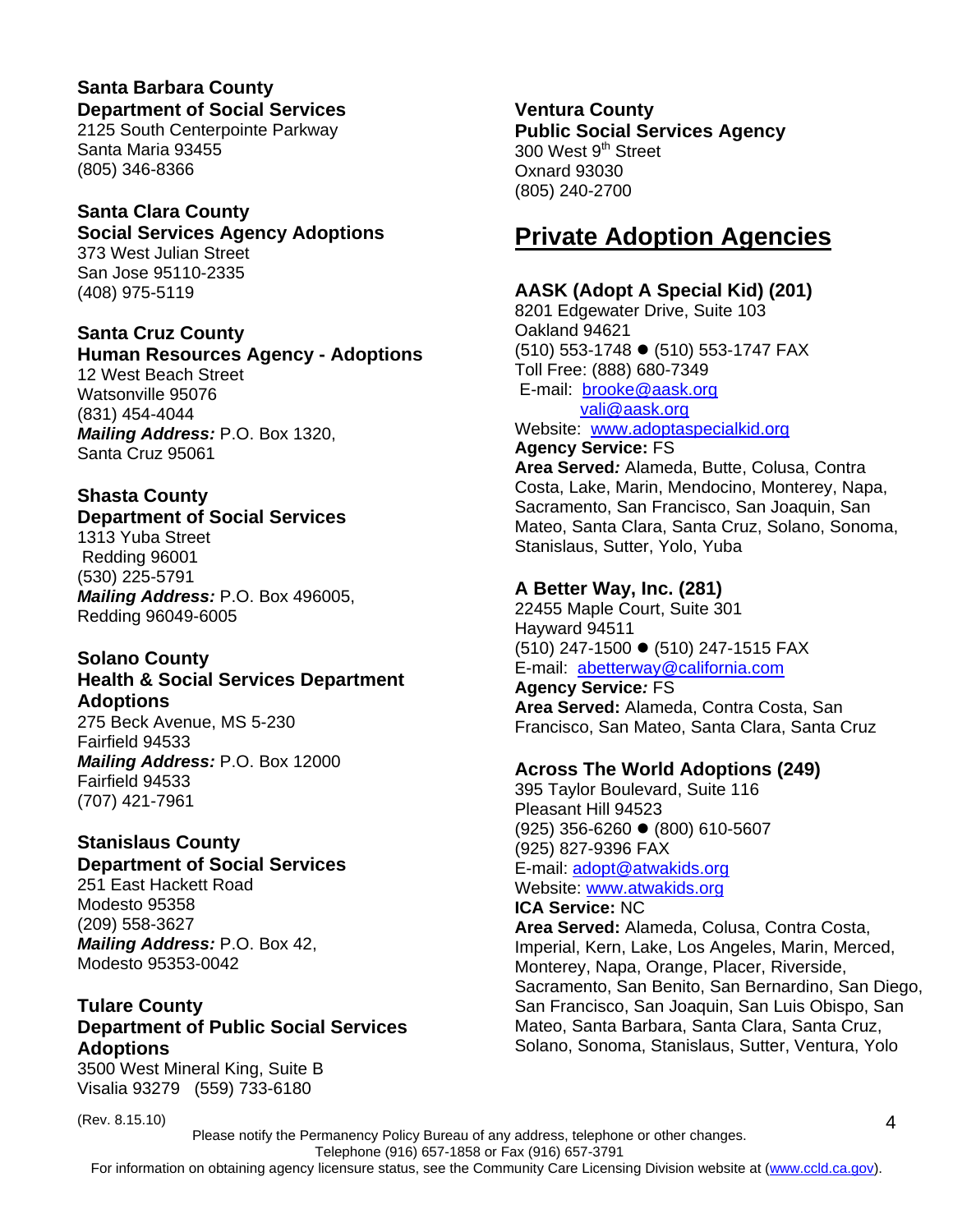# **Adopt A Child (280)**

2500-2504 West Manchester Boulevard Inglewood 90305 (323) 750-5855 E-mail: andrew@familiesforchildren.org Website: www.adopt-a-child.org **Agency Service:** FS

**Area Served:** Los Angeles

#### **Adopt International (203)**

1000 Brannan Street, Suite 301 San Francisco 94103  $(415)$  934-0300  $\bullet$  (415) 934-0700 E-mail: adopt@adoptinter.org Website: www.adoptinter.org **Agency Service: FS ● ICA Service: FS Area Served:** Statewide

#### **East Bay Office**

160 Santa Clara Avenue, Suite 2 Oakland 94610 (510) 653-8600

#### **Adoption Alliance of Southern California (295)**

8804 Balboa Avenue San Diego, 92123 (858) 637-3060 ● (858) 637-3001 FAX E-mail: nicolei@jfssd.org Website: www.adoptionalliancesd.org **Agency Service: NC ● ICA Service: NC Area Served:** San Diego, Los Angeles, Imperial, Orange, Riverside, San Bernardino

#### **Adoption Connection Jewish Family & Children Services (231)**

1710 Scott Street San Francisco 94115  $(415)$  359-2494  $\bullet$  (415) 359-2490 FAX E-mail: lynnef@jfcs.org

**Agency Service: FS ● ICA Service: NC Area Served:** Alameda, Amador, Contra Costa, El Dorado, Marin, Napa, Nevada, Placer, Sacramento, San Francisco, San Joaquin, San Mateo, Santa Clara, Santa Cruz, Solano, Sonoma, Sutter, Yolo, Yuba

# **Adoption Horizons (202)**

10 West 7<sup>th</sup> Street, Suite F Eureka 95501 (707) 444-9909 ● (707) 442-6672 FAX **Agency Service: NC ● ICA Service: NC** E-mail: adoption@sbcglobal.net Website: www.adoption-horizons.org **Area Served:** Del Norte, Humboldt, Mendocino, **Trinity** 

#### **Adoption Options, Inc. (248)**

Santa Barbara, Ventura

411 Camino del Rio South, Suite 200 San Diego 92108 (619) 294-7772 ● (619) 294-7771 FAX E-mail: brent@adoptions-options.org Website: www.adoption-options.org **ICA Service:** NC **Area Served:** Imperial, Inyo, Kern, Los Angeles, Orange, Riverside, San Bernardino, San Diego,

# **Adoptions by Foster Family Service (302)**

2775 Cottage Way, #11 Sacramento 95825 (916) 487-2111 E-mail: johnj@fosterfamilyservice.org bonnieh@fosterfamilyservice.org

**Agency Service:** FS **Area Served:** Alpine, Amador, Butte, Calaveras, El Dorado, Glenn, Napa, Placer, Sacramento, San Joaquin, Solano, Yolo

## **Adoptions Unlimited (205)**

4091 Riverside Drive, Suite 115 Chino 91710 (909) 902-1412 ● (909) 902-1414 Fax E-mail: adoption4bethann@aol.com Website: Web@adopting.com/aol *Mailing Address:* P.O. Box 462, Chino 91710 **Agency Service: FS ● ICA Service: NC Area Served:** Imperial, Kern, Los Angeles, Orange, Riverside, San Bernardino, San Diego, San Luis Obispo, Santa Barbara, Ventura

(Rev. 8.15.10)

Please notify the Permanency Policy Bureau of any address, telephone or other changes.

Telephone (916) 657-1858 or Fax (916) 657-3791

For information on obtaining agency licensure status, see the Community Care Licensing Division website at (www.ccld.ca.gov).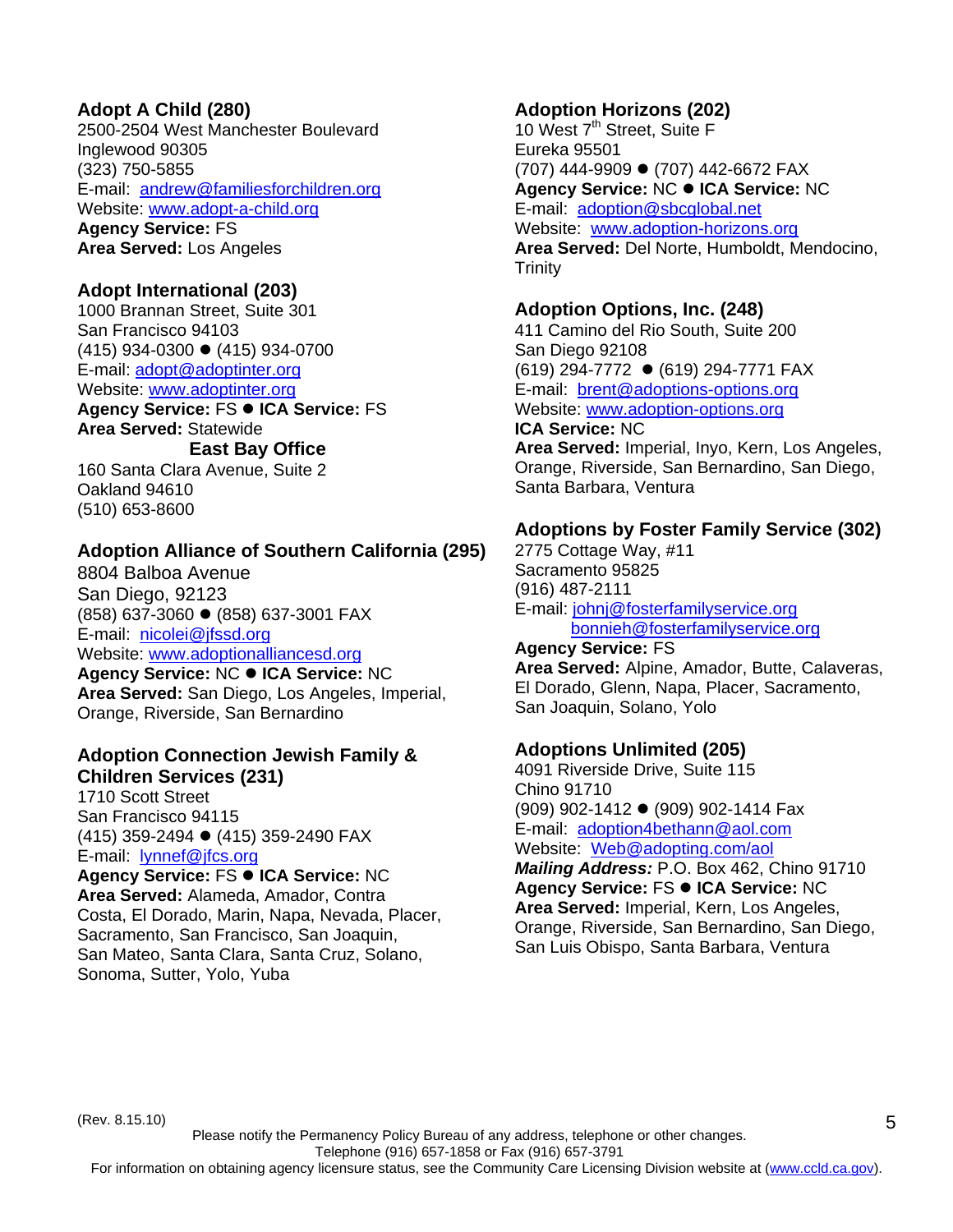## **African Cradle (288)**

4043 El Camino Way Palo Alto 94306 (650) 461-9192 ● (650) 461-9107 FAX E-mail: info@africancradle.org Website: www.africancradle.org

**Agency Service: FS · ICA Service: FS Area Served**: Alameda, Fresno, Kern, Monterey, San Francisco, San Joaquin, Santa Clara, **Stanislaus** 

## **Aldea, Inc. (317)**

1546  $1<sup>st</sup>$  Street Napa 94559 (707) 224-8266 ● (707) 224-8628 FAX E-mail: dgriffin@aldeainc.org Website: www.aldeainc.org

#### **Agency Service:** FS

**Area Served:** Alameda, Contra Costa, Marin, Lake, Mendocino, Sacramento, Napa, Solano, San Mateo, Santa Clara

#### **Alpha Adoption Centers (313)**

5053 La Mart Drive, Suite 107 Riverside 92507 (951) 369-5282 ● 1 (877) 955-2122 E-mail: gtighe.alpha@yahoo.com Website: www.atcadopt.com Agency Service: FS  $\bullet$  ICA Service: FS **Area Served:** Los Angeles, Orange, Riverside, San Bernardino

#### **Alternative Family Services Adoption (256)**

1421 Guerneville Road, Suite 218 Santa Rosa 95403 (415) 626-2700 ● (415) 626-2760 FAX E-mail: smendoza@afs4kids.org Website: www.alternativefamilyservices.org

**Agency Service:** FS **Area Served:** Alameda, Contra Costa, Marin, Napa, San Francisco, San Mateo, Santa Clara, Sonoma

### **America World Adoption Association (319)**

765 The City Drive, Suite 360 Orange 92868 (805) 444-7998 E-mail: maureen.hodge@awaa.org Website: www.awaa.org **ICA Service:** NC

**Area Served:** Los Angeles, Orange, Riverside, San Bernardino, San Diego, Ventura, Santa Barbara

#### **Angels' Haven Outreach (258)**

37365 Wakefield Street Indio 92203 (661) 259-2943 **ICA Service:** NC **Area Served:** Los Angeles, Orange, Riverside, San Bernardino, San Joaquin, Stanislaus

#### **Aspira Foster & Family Services – Adoption Agency (261)**

400 Oyster Point Boulevard, Suite 501 South San Francisco 94080 (650) 758-0111 E-mail: vbrown@aspiranet.org Website: www.aspira.org **Agency Service:** NC

**Area Served**: Alameda, Amador, Calaveras, Colusa, Contra Costa, El Dorado, Fresno, Kern, Kings, Lake, Los Angeles, Madera, Marin, Mariposa, Merced, Monterey, Napa, Nevada, Orange, Placer, Sacramento, San Benito, San Bernardino, San Diego, San Francisco, San Joaquin, San Luis Obispo, San Mateo, Santa Barbara, Santa Clara, Santa Cruz, Solano, Sonoma, Stanislaus, Sutter, Tulare, Tuolumne, Ventura, Yolo, Yuba

# **Aviva Adoption Agency (297)**

7120 Franklin Avenue Los Angeles 90046 (323) 876-0550 ● (323) 436-7042 Fax E-mail: abassett@avivacenter.org jbroege@avivacenter.org

Website: www.avivacenter.org **Agency Service**: FS **Area Served:** Los Angeles

(Rev. 8.15.10)

Please notify the Permanency Policy Bureau of any address, telephone or other changes. Telephone (916) 657-1858 or Fax (916) 657-3791 For information on obtaining agency licensure status, see the Community Care Licensing Division website at (www.ccld.ca.gov).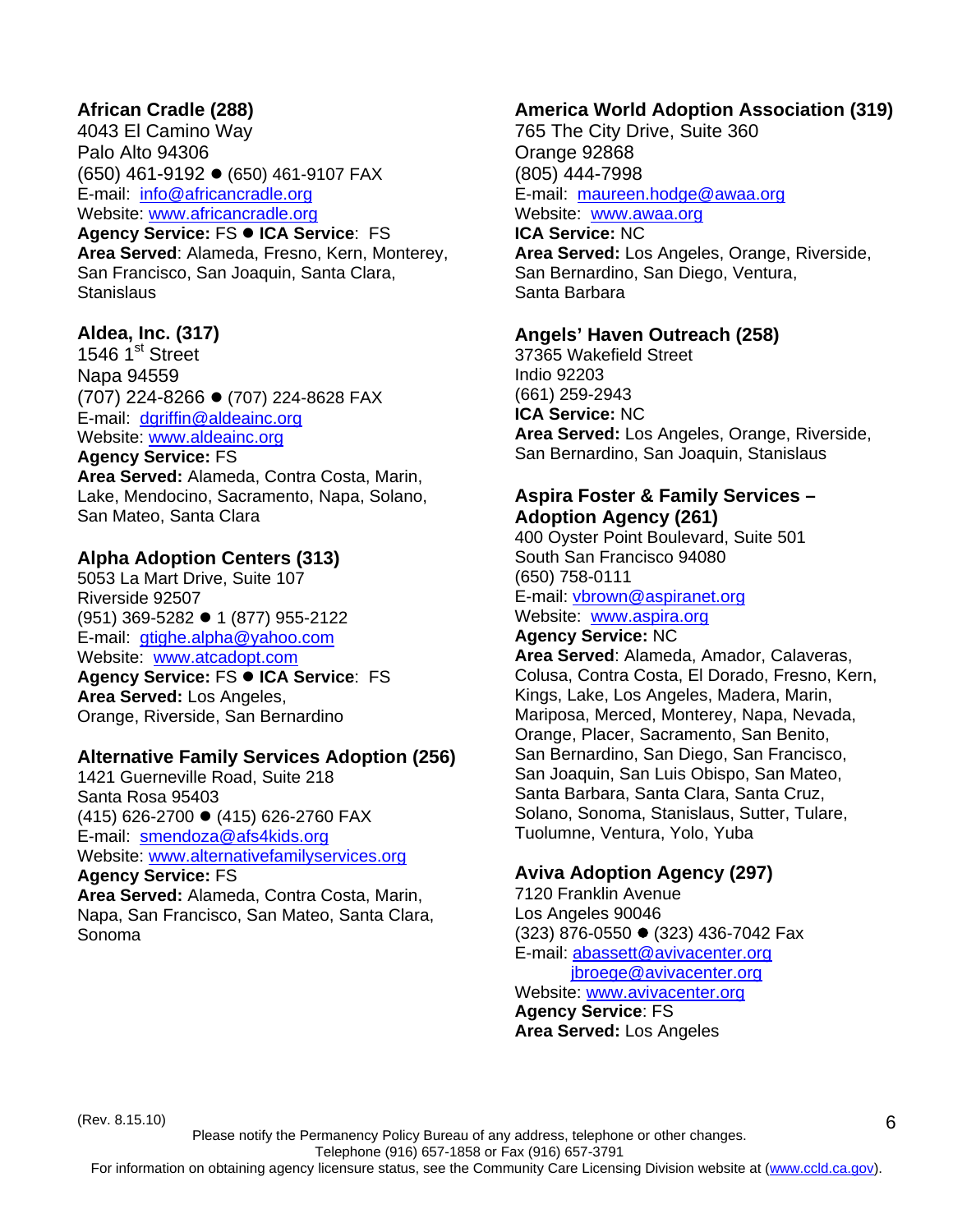# **Bal Jagat - Children's World Inc. (206)**

5199 East Pacific Coast Highway, Suite 204 Long Beach 90804 (562) 597-5029 ● (562) 597-7696 FAX E-mail: baljagat@verizon.net Website: www.baljagat.org ICA Service: NC

**Area Served:** Kern, Los Angeles, Orange, San Bernardino, San Diego, San Luis Obispo, Santa Barbara, Riverside, Ventura

#### **Bay Area Adoption Services, Inc. (207)**

465 Fairchild Drive, Suite 215 Mountain View 94043  $(650)$  964-3800  $\bullet$  (650) 964-6467 FAX E-mail: info@baas.org Website: www.baas.org **ICA Service:** NC

**Area Served:** Alameda, Contra Costa, Marin, Napa, Placer, Sacramento, San Benito, San Francisco, San Joaquin, San Mateo, Santa Clara, Santa Cruz, Solano, Sonoma, Yolo

#### **Bethany Christian Services - North (208)**

3048 Hahn Drive Modesto 95350-6503 (209) 522-5121 E-mail: bcsmodesto@bethany.org Website: www.bethany.org\modesto

**Agency Service: FS ● ICA Service: FS Area Served:** Alameda, Amador, Butte, Calaveras, Contra Costa, El Dorado, Fresno, Kern, Kings, Madera, Marin, Mariposa, Merced, Monterey, Napa, Nevada, Placer, Sacramento, San Benito, San Francisco, San Joaquin, San Luis Obispo, San Mateo, Santa Clara, Santa Cruz, Shasta, Solano, Sonoma, Stanislaus, Sutter, Tulare, Tuolumne, Yolo, Yuba

## **Bethany Christian Services-South (232)**

16700 Valley View Avenue, Suite 210 La Mirada 90638  $(714)$  994-0500  $\bullet$  (714) 994-0515 FAX E-mail: bcsdowney@bethany.org Website: www.bethany.org **Agency Service: FS ● ICA Service: FS Area Served:** Los Angeles, Orange, Riverside, San Bernardino, San Diego

#### **Bethany Christian Services-South (232) (cont.) Chino Office**

14125 Telephone Avenue, #12 Chino 91710 (909) 465-0057 ● (909) 628-8294 FAX E-mail: bcschino@bethany.org

#### **Better Life Children Services (251)**

1337 Howe Avenue, Suite 107 Sacramento 95825  $(916)$  641-0661  $\bullet$  (916) 641-0664 FAX E-mail: betterlife@better-life.org Website: www.better-life.org **Agency Service:** FS **Area Served:** Sacramento

#### **Black Adoption Placement and Research Center (209)**

10440 International Boulevard Oakland 94603 (510) 430-3600 ● (510) 430-3615 FAX E-mail: family@baprc.org Website: www.baprc.org

**Agency Service:** FS **Area Served:** Alameda, Contra Costa, Marin, Napa, Sacramento, San Francisco, San Joaquin, San Mateo, Santa Clara, Santa Cruz, Solano, Sonoma, Stanislaus, Yolo

## **Canyon Acres (293)**

1845 West Orangewood Avenue, Suite 300 Orange 92868  $(714)$  383-9400  $\bullet$  (714) 383-9300 E-mail: info@canyonacres.org Website: www.canyonacres.org **Agency Service:** FS **Area Served:** Riverside, San Bernardino, Los Angeles, Orange, San Diego

## **Catholic Charities Adoption Agency (210)**

349 Cedar Street San Diego 92101-3197 (619) 231-2828 ● (619) 232-3807 FAX E-mail: ppetterson@ccdsd.org Website: www.ccdsd.org **Agency Service:** FS **Area Served:** Imperial, San Diego

(Rev. 8.15.10)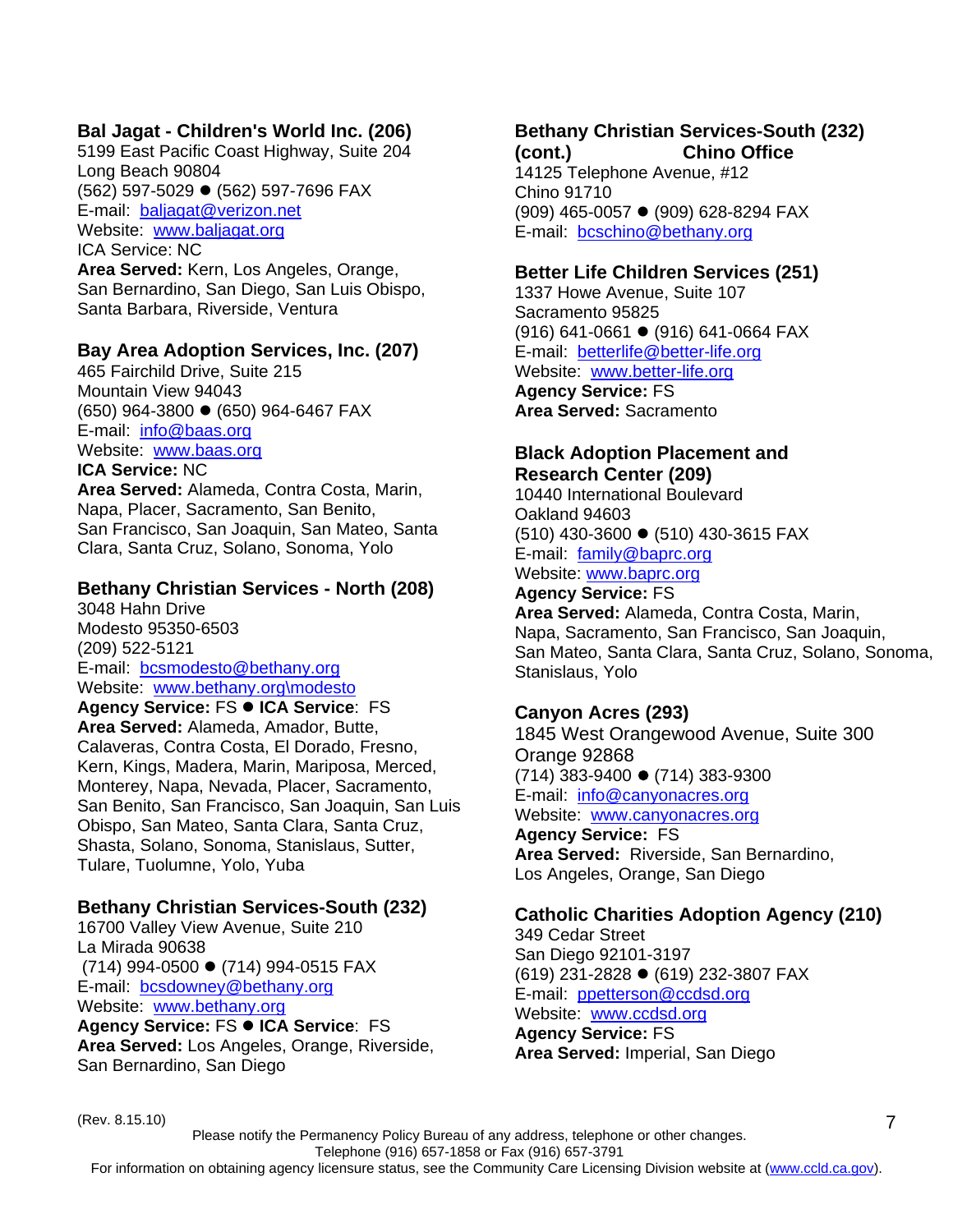#### **Childnet Youth and Family Services, Inc. (309)**

4223 East Anaheim Street Long Beach 90804 (562) 498-5500 ● (562) 498-5501 FAX Website: http://www.childnet.net/

**Agency Service:** FS **Area Served:** Los Angeles, Fresno, Kern, Orange, Riverside, San Bernardino

#### **Children's Bureau (212)**

1910 Magnolia Avenue Los Angeles 90007 (213) 342-0100 ● (213) 342-0253 FAX Toll Free (800) 730-3933 E-mail: marciamorris@all4kids.org Website: www.all4kids.org

**Agency Service:** FS

**Area Served:** Los Angeles, Orange, Ventura **Antelope Valley Office** 

1529 East Palmdale Boulevard, #210 Palmdale 93550 (661) 272-9996 Phone

#### **Carson Office**

460 East Carson Plaza Drive, #122 Carson 90746 (310) 523-9500 Phone

# **Orange County Office**

50 South Anaheim Boulevard, #241 Anaheim 92805 (800) 730-3933 Phone

#### **Children's Home Society of California (400)**

1300 West Fourth Street Los Angeles, 90017 (800) 564-9095 Website: www.chs-ca.org *Post Adoption Services Only* 

## **Children's Way Adoption Program (298)**

8929 South Sepulveda Boulevard, #200 Los Angeles 90045 (310) 645-7016 Website: www.cihssinc.org **Agency Service:** FS **Area Served:** Los Angeles, San Bernardino

#### **Chrysalis House (228)**

7395 North Palm Bluffs Avenue, Suite 106 Fresno 93711 (559) 229-9862 ● (559) 229-9863 FAX E-mail: megan@chursalishouse.com Website: www.chrysalishouse.com

**Agency Service: FS ● ICA Service: FS Area Served:** Fresno, Inyo, Kern, Kings, Los Angeles, Madera, Mariposa, Merced, Mono, San Joaquin, San Luis Obispo, Santa Barbara, Stanislaus, Tulare, Tuolumne, **Ventura** 

#### **Concept 7, Inc. (292)**

5675 Telegraph Road, Suite 260 Commerce 90040 (323) 838-9566 ● (323) 838-9573 FAX E-mail: estavillo@concept7.org Website: www.concept7.org

#### **Agency Service:** FS

**Area Served:** Los Angeles, Orange, San Bernardino

#### **Crittenton Services for Children and Families (303)**

801 East Chapman Avenue, Suite 230 Fullerton 92831 Mailing address: P. O. Box 9 Fullerton 92836-0009  $(714)$  680-8265  $\bullet$  (714) 680-8207 FAX Website: www.kidsmatter.org

**Agency Service:** FS **Area Served:** Los Angeles, Orange, San Bernardino

#### **David & Margaret Home, Inc. (308)**

1350 Third Street La Verne 91750 (909) 596-5921 ● (909) 596-3954 Fax E-mail: gallardos@davidandmargaret.org Website:

#### http://www.davidandmargarethome.org/fostercare.htm

8

**Agency Services**: FS **Area Served:** Los Angeles, Orange, Riverside, San Bernardino

(Rev. 8.15.10)

Please notify the Permanency Policy Bureau of any address, telephone or other changes. Telephone (916) 657-1858 or Fax (916) 657-3791 For information on obtaining agency licensure status, see the Community Care Licensing Division website at (www.ccld.ca.gov).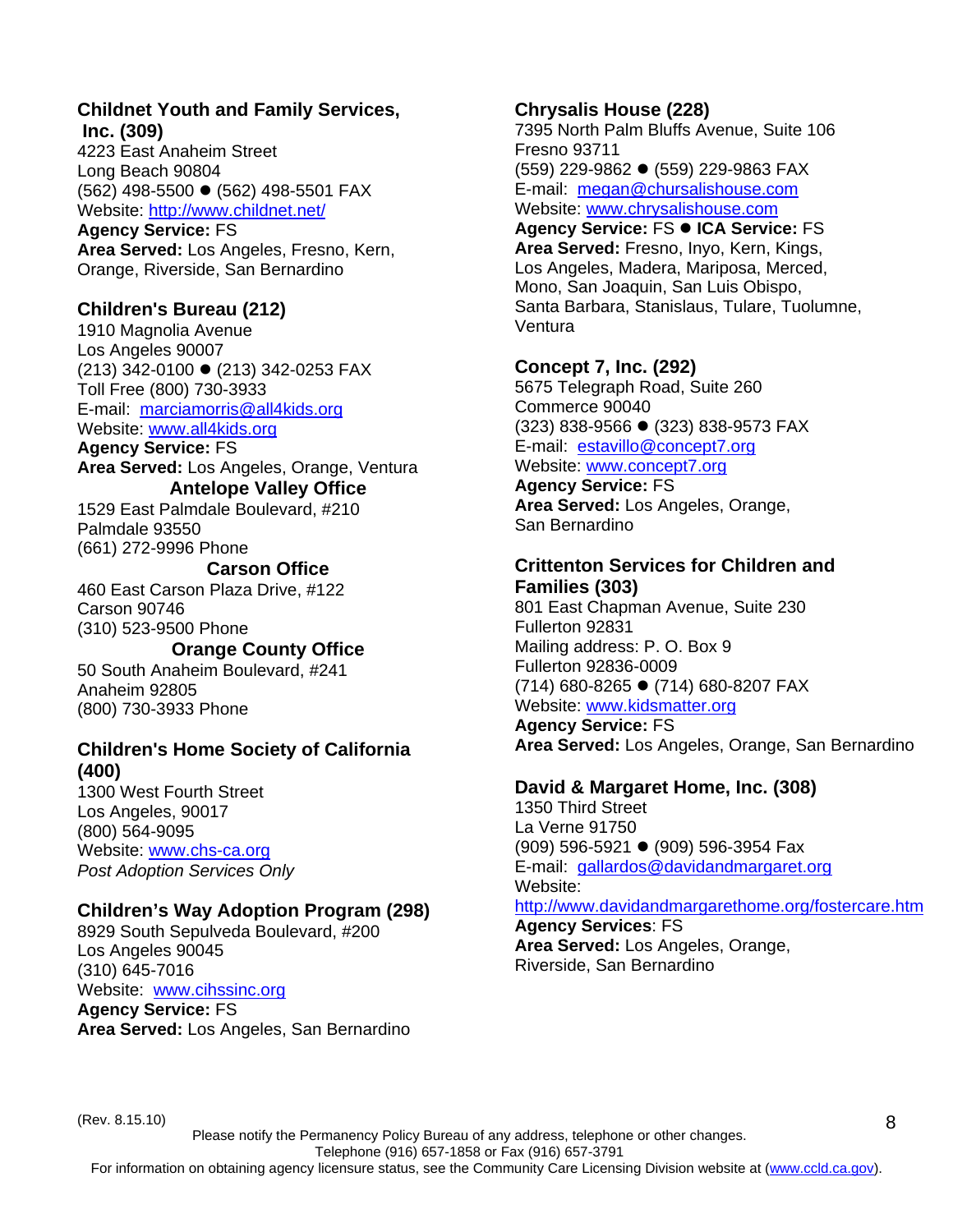#### **Dillon International, Inc.**

Riverside, Ventura

18001 Irvine Boulevard Tustin 92780 (714)734-8600 Phone E-mail: DillonCA@dillonadopt.com Website: **ICA Service**: FS **Area Served**: Imperial, Los Angeles, Orange, San Bernardino, San Diego, Santa Barbara,

#### **East West Adoptions, Inc. (259)**

56 East Mill Street Porterville 93267 (951) 789-7399 (888) 262-9604 Web Site: www.eastwestadopt.com **ICA Service:** NC **Area Served**: Statewide

#### **Ettie Lee Youth and Family Services (273)**

754 East Arrow Highway, Suite S Covina 91722 (626) 967-5082 FAX: (626) 337-2621 Website: www.ettielee.org *Mailing Address:* P.O. Box 339, Baldwin Park 91706-0339 **Agency Service:** FS **Area Served:** Los Angeles, Orange, San Bernardino

#### **Excel Family Intervention Program (276)**

1717 West 43rd Street Los Angeles 90062 Mailing address: PO Box 56617 Los Angeles, CA 90056 (323) 293-5008 E-mail: excelfam@pacbell.net Website: (in progress) **Agency Service:** FS **Area Served:** Los Angeles

#### **Families First, Inc. (255)** 2100 Fifth Street

Davis 95616 (530) 753-0220 z (800) 698-4968 **E-mail:** jdiaz@familiesfirstinc.org **Website**: www.familiesfirstinc.org

## **Families First, Inc. (cont.)**

(Rev. 8.15.10)

**Agency Service:** FS **Area Served:** Alameda, Contra Costa, Fresno, Sacramento, San Joaquin, Santa Clara, Solano, Stanislaus **Fresno Office**  7080 North Marks Avenue, Suite 104 Fresno 93711 (559) 248-8550 ● (559) 248-8555 FAX **Hercules Office**  825 Alfred Nobel Drive, Suite F Hercules 94547  $(510)$  741-3100  $\bullet$  (800) 698-9809 **Modesto Office**  1620 North Carpenter Road, Suite C-23 Modesto 95351 (209) 523-3710 ● (877) 799-1699 **Oakland Office** 7801 Edgewater Drive, Suite 1000 Oakland 94621 (510) 434-2200 ● (877) 799-2799 **Sacramento Office**  6507 $4<sup>th</sup>$  Avenue, Suite 400 Sacramento 95817  $(916)$  641-9595  $\bullet$  (800) 495-9559 **San Jose Office** 1475 South Bascorn Avenue, Suite 112 Campbell 95008 (408) 369-2220 z (800) 400-4732 **Stockton Office**  2291 West March Lane, Suite C-101 Stockton 95207  $(209)$  954-3000  $\bullet$  (800) 310-7799 **Families for Children (245)**  2990 Lava Ridge Court, Suite 170

Roseville 95661  $(916)$  789-8688  $\bullet$  (800) 955-2455 (916) 789-7008 FAX E-mail: ffc@families4children.com Website: www.families4children.com Agency Service: FS  $\bullet$  ICA: NC

**Area Served:** Alameda, Amador, Calaveras, Contra Costa, El Dorado, Lake, Marin, Napa, Nevada, Placer, Sacramento, San Francisco, San Joaquin, San Mateo, Santa Clara, Solano, Sonoma, Stanislaus, Sutter, Yolo, Yuba

#### **Benicia Office**

560 First Street, #201 Benicia 94510 (707) 748-4150 ● (707) 748-4159 FAX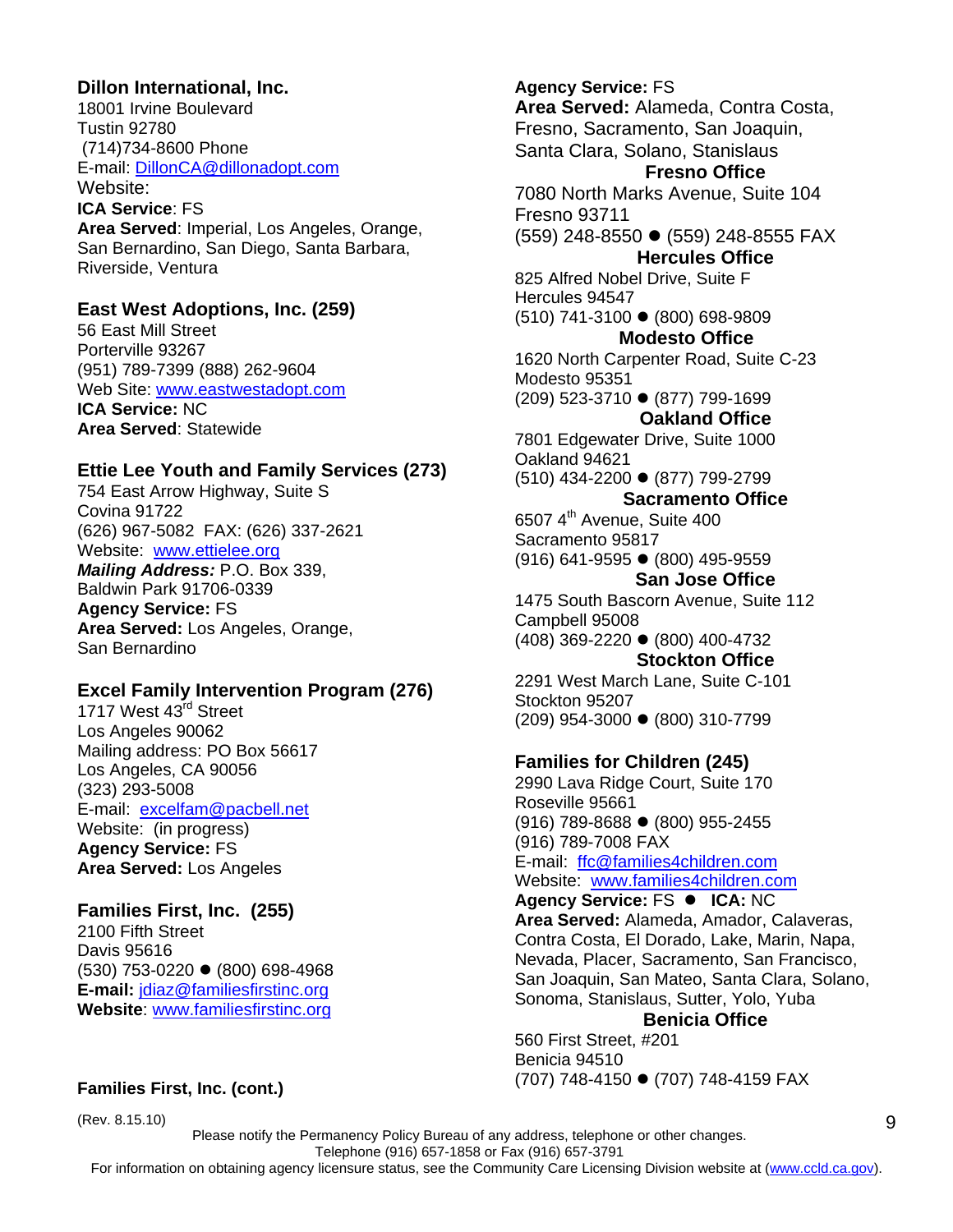#### **Families for Children (cont.) Stockton Office**

3620 West Hammer Lane #B Stockton 95219 (209) 956-1221 ● (209) 956-1215 FAX **Oakland Office** 

2201 Broadway, Suite 508 Oakland 94612 (510) 663-5250 ● (510) 663-5255 FAX

# **Families United Inc. (284)**

3105 Fite Circle, Suite 102 Sacramento 95827  $(916)$  855-5441  $\bullet$  (800) 597-1667 (916) 855-5440 FAX *Mailing Address:* P.O. Box 865

Folsom 95763

#### Website: www.familiesunitedinc.com

**Agency Service:** NC **Area Served:** Butte, El Dorado, Lake, Placer, Sacramento, Solano

#### **Oroville Office**

475 Oro Dam Boulevard, Suite E Oroville 95965 (530) 532-0321 ● (530) 532-0767 FAX

# **Lakeport Office**

1210 South Main Street Lakeport 95453 (707) 263-9553 ● (707) 263-4332 FAX

## **Family Builders by Adoption (224)**

401 Grand Avenue, Suite 400 Oakland 94610 (510) 272-0204 ● (510) 272-0277 FAX E-mail: kids@familybuilders.org Website: www.familybuilders.org

#### **Agency Service:** FS

**Area Served:** Alameda, Contra Costa, Marin, Napa, San Francisco, San Mateo, Santa Clara, Solano, Sonoma

#### **Family Connections Christian Adoptions (215)**

1120 Tully Road Modesto 95350 (209) 524-8844 ● (209) 578-9823 FAX Website: www.fcadoptions.org

**Agency Service: FS ● ICA Service: FS Area Served:** Statewide

### **Fresno Office**

7257 North Maple Avenue, #101 Fresno 93720 (559) 325-9388 ● (559) 325-9373 FAX **Oceanside Office**  2191 El Camino Real, #202 Oceanside 92054 (760) 966-0531 ● (760) 966-0473 FAX **Sacramento Office** 1111 Howe Avenue, Suite 395 Sacramento 95825 (916) 568-5966 ● (916) 568-6005 FAX **Ventura Office**  4882 McGrath, #240 Ventura 93003 (805) 477-7400 ● (805) 477-7404 FAX **San Luis Obispo Office**  3001 Broad Street San Luis Obispo 93401

# **Family Linkage Adoptions (290)**

(805) 542-9084 ● (805) 542-9285 FAX

290 I.O.O.F. Avenue Gilroy 95020 (408) 846-2135 Website: www.rcskids.org

**Agency Service**: FS **Area Served**: Monterey, San Benito, Santa Clara, Santa Cruz, Merced

# **Campbell Office**

1600 West Campbell Avenue, Suite 201 Campbell 95008 E-Mail: bgabuat@rcskids.org Website: www.rcskids.org

# **Family Network, Inc. (242)**

820 Bay Avenue, Suite #206 Capitola 95010 (831) 462-8954 ● (831) 462-8958 FAX E-mail: Main Office & Domestic Adoptions info@adopt-familynetwork.com

Website: www.adopt-familynetwork.com

**Agency Service: FS ● ICA Service: FS Area Served:** Alameda, Contra Costa, El Dorado, Marin, Monterey, Napa, Nevada, Placer, Sacramento, San Benito, San Francisco, San Luis Obispo, San Mateo, Santa Clara, Santa Cruz, San Joaquin, Santa Barbara, Solano, Sonoma, Sutter, Yolo, Yuba

(Rev. 8.15.10)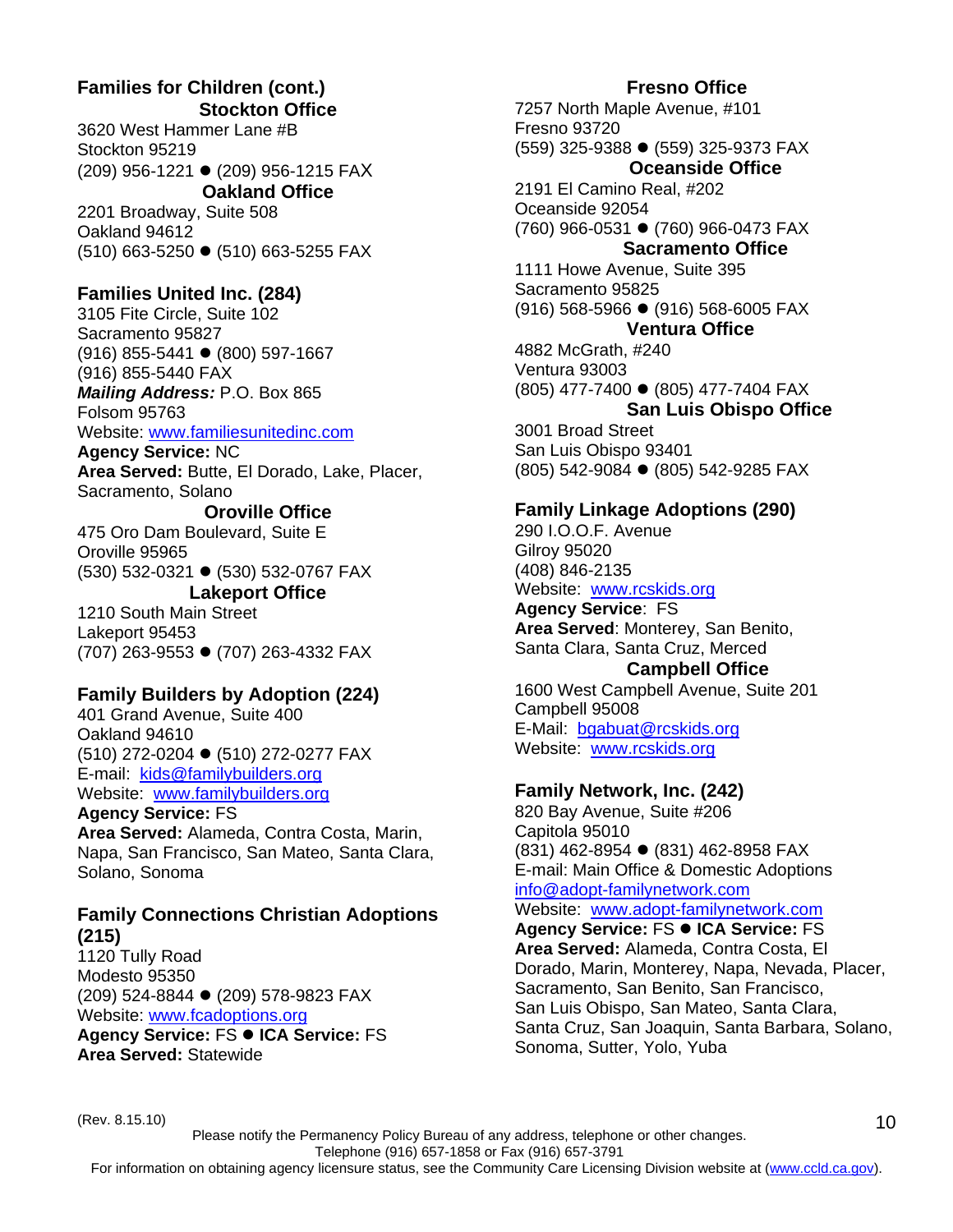#### **Five Acres - The Boys' and Girls' Aid Society of LA County (282)**

4401 Santa Ana Avenue El Monte 91731 *Mailing Address:*  760 West Mountain View Street Altadena 91001 (626) 844-1430

E-mail: Website: **Agency Service:** FS

**Area Served:** Los Angeles, Orange, Riverside, San Bernardino

# **Future Families, Inc. (225)**

1671 The Alameda, Suite 201 San Jose 95126 (408) 298-8789 ● (408) 298-8870 FAX E-mail:

# Website: www.futurefamilies.org

**Agency Service:** FS **Area Served:** Alameda, Monterey, San Benito, San Mateo, Santa Clara, Santa Cruz, San Francisco

# **South Bay Office**

3490 The Alameda San Jose 95050 (408) 298-8789

# **God's Families International (252) Adoption Services**

19389 Live Oak Canyon Road Trabuco Canyon 92679 (714) 858-7621 ● (714) 858-5431 FAX *Mailing Address:* P.O. Box 320, Trabuco Canyon 92678 E-mail: Website: **ICA Service:** FS

**Area Served**: Los Angeles, Orange, Riverside, San Bernardino, San Diego, Santa Barbara, Ventura

# **Golden State Family Services, Inc. (311)**

4285 North Valentine Ave. Fresno 93722 (559) 241-0955 ● (559) 241-0969 FAX E-mail: Website: http://www.goldenstatefamilyservices.org/index.html **Agency Services:** NC **Area Served:** Fresno, Kern, Kings, Madera,

Mariposa, Merced, Tulare

#### (Rev. 8.15.10)

# **Guardians of Love (310)**

3756 Santa Roslia Drive #312 Los Angeles 90008 (323) 295-6030 ● (323) 295-6310 FAX E-mail: Website: http://guardiansoflove.org **Agency Service:** FS **Area Served:** Los Angeles

# **Hand in Hand Foundation (244)** 830 Whispering Pines Drive

Scott's Valley, 95066 Mailing Address: PO Box 67351 Scotts Valley 95067 (831) 438-3736 ● (831) 535-6331 FAX E-Mail: david@handinhand.us Web site: www.handinhandfoundation.com **Agency Service**: FS **Area Served**: Alameda, Monterey, San Benito,

Santa Clara, Santa Cruz

**Hannah's Children's Home (291)** 9229 Utica Avenue, Suite 140 Orange 91730 (714) 516-1077 E-mail: Web site: www.hannahschildrenshomes.com **Agency Service**: FS **Area Served**: Orange, Los Angeles, Riverside, San Bernardino, San Diego

# **Hathaway-Sycamores Adoption Agency**

**(268)**  625 Fair Oaks Avenue, Suite 300 South Pasadena 91030 (626) 395-7100 ● (626) 799-4596 FAX E-mail: Website: www.sycamores.org **Agency Service:** FS **Area Served:** Los Angeles

# **Heartsent Adoptions, Inc. (254)**

140 Brookwood Road, Suite 100 Orinda 94563 (925) 254-8883 ● (925) 254-8866 FAX E-Mail: heartsent@earthlink.net Website: www.heartsent.org **Agency Service: FS ● ICA Service: FS Area Served:** Statewide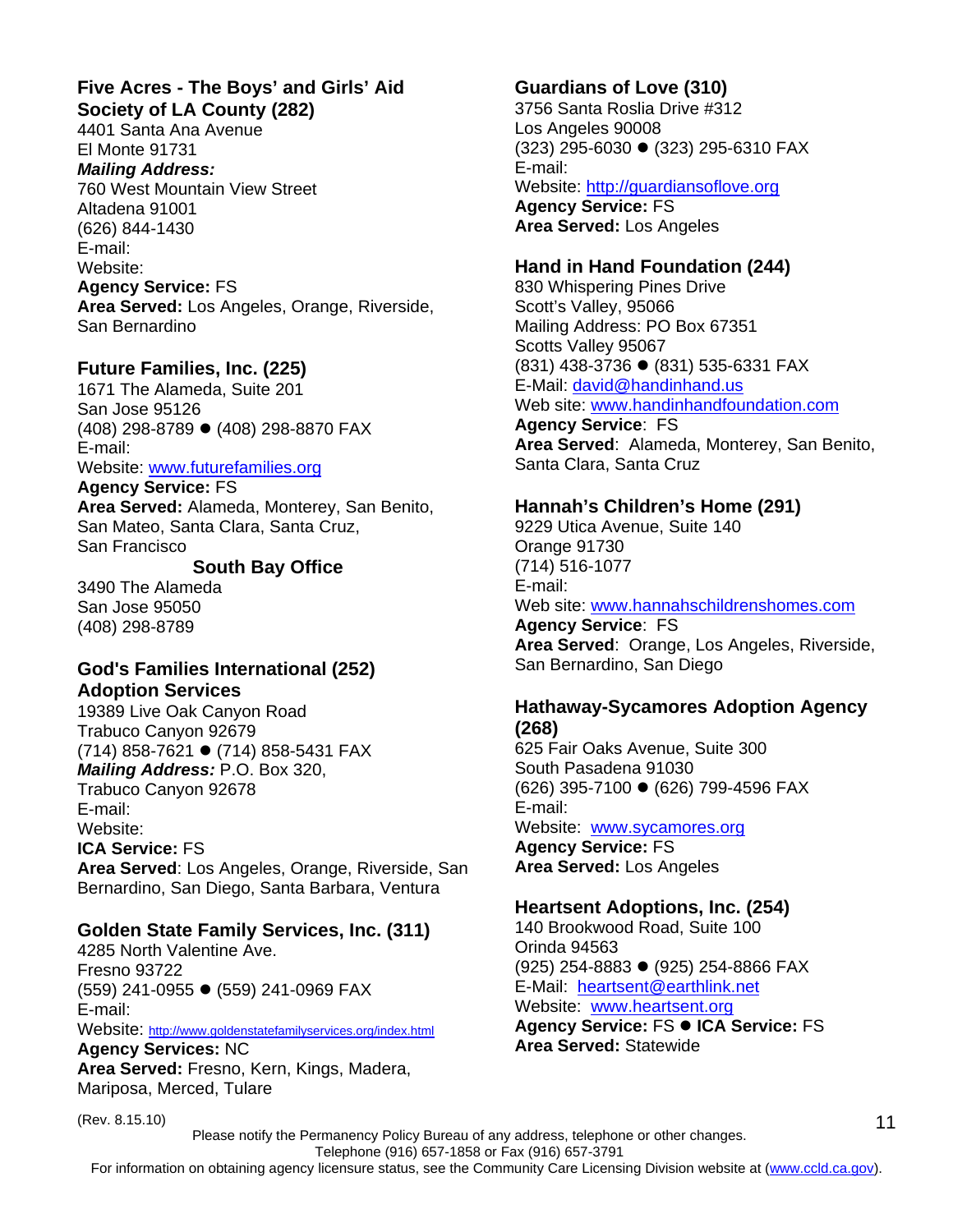# **Heartsent Adoptions, Inc. (cont.) Fair Oaks Office**

7940 California Avenue, Suite 2 Fair Oaks 95628 (916) 965-8881 ● (916) 965-8893 FAX 454 South Marengo Avenue Pasadena 91101 (626) 793-8333

# **Holt International Children's Services (227)**

1555 River Park Drive Sacramento 95815 (916) 487-4658 E-mail: Web site: www.holtintl.org **Agency Service: FS ● ICA Service: FS** 

**Area Served:** Statewide

# **Holy Family Services – Counseling and Adoption (217)**

840 Echo Park Avenue Los Angeles 90026 (626) 432-5680 E-mail: Webpage: **Agency Service: FS ● ICA Service: NC** 

**Area Served:** Los Angeles, Orange, Riverside, San Bernardino, Ventura

## **San Bernardino Office**

1441 No. D Street San Bernardino 92405-4738 (909) 885-4882

## **Placentia Office**

#### *Mailing Address:*

P. O. Box 9 Placentia 92871 (714) 528-6300

## **Thousand Oaks Office**

80 E. Hillcrest Avenue, Suite 210 Thousand Oaks 91360 (805) 374-6797

# **Homes of Hope (318)**

1107 South Glendora Ave West Covina 91790 (626) 814-9085 ● (626) 814-2276 FAX E-mail: homesofhope@verizon.net Website: www.homesofhopeffa.com **Agency Service:** FS

**Area Served:** Los Angeles

#### **Holly Grove, an EMQ Children and Family Services Agency (299)**

815 North El Centro Los Angeles 90038 (323) 463-2119 E-mail: Webpage: **Agency Service**: FS **Area Served**: Los Angeles, San Bernardino, San Diego, Orange, Ventura, Santa Clara, Alameda, Solano, Contra Costa, Solano, Merced, San Mateo, Stanislaus, San Benito, Santa Cruz, Monterey, San Francisco

## **Hope 4 Kids Adoption (285)**

34071 La Plaza, Suite 200 Dana Point 92692 (949) 496-9430 ● (949) 496-3042 FAX **Mailing Address**: P. O. Box 1235 San Juan Capistrano, 92693 E-mail: Webpage: **Agency Service:** FS **Area Served:** Imperial, Los Angeles, Orange, Riverside, San Bernardino, San Diego, Santa Barbara, Ventura

# **Independent Adoption Center (247)**

391 Taylor Boulevard, Suite 100 Pleasant Hill 94523 (925) 827-2229 E-mail: Web site: www.adoptionhelp.org **Agency Service:** FS **Area Served:** Statewide

## **Indian Child Welfare Consortium (236)**

1200 Nevada Street, Suite 202 Redlands 92374 (909) 793-1709 ● (800) 969-7237 (909) 793-1789 FAX *Mailing Address:* P.O. Box 2269, Temecula 92591 E-mail: Webpage: **Agency Service:** FS **Area Served:** Imperial, Inyo, Kern, Los Angeles, Mono, Orange, Riverside, San Bernardino, San Diego, San Luis Obispo, Santa Barbara, Ventura *Specific Ethnicity: American Indian*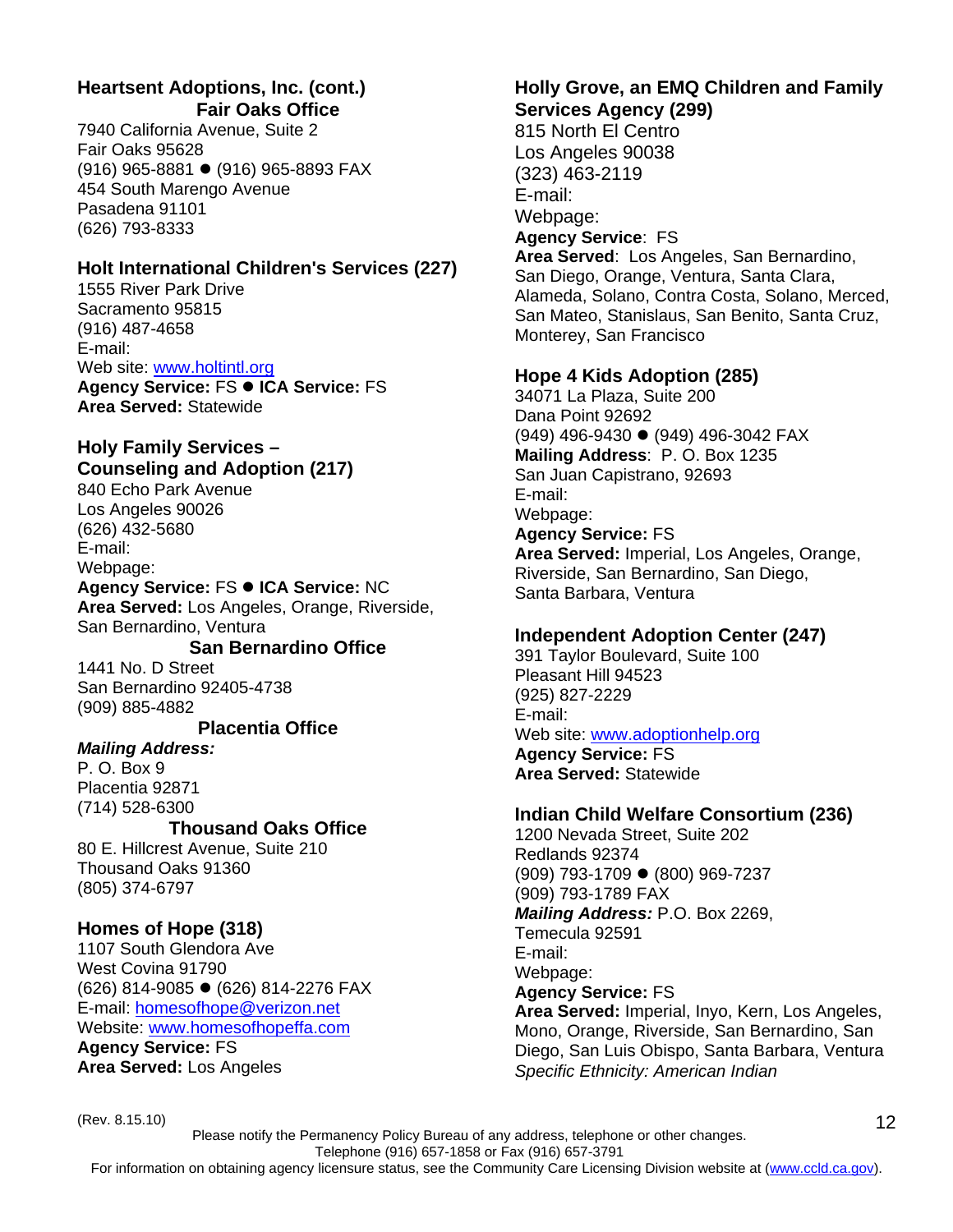# **Infant of Prague (218)**

6059 North Palm Avenue Fresno 93704 (559) 447-3333 ● (559) 447-3322 FAX **Agency Service:** FS **Area Served:** Fresno, Inyo, Kern, Kings, Madera, Mariposa, Merced, Sacramento, San Joaquin, Stanislaus, Tulare

#### **Inner Circle Foster Care and Adoption Services (267)**

7120 Hayvenhurst Avenue, Suite 204 Van Nuys 91406 (818) 988-6300 Web site: www.fosterfamily.org/adoptions **Agency Service:** FS **Area Served:** Los Angeles

#### **Institute for Black Parenting (235)**

11222 South La Cienega Boulevard, Suite 233 Inglewood 90304  $(310)$  693-9959  $\bullet$  (877) 367-8858 **Agency Service:** FS **Area Served**: Los Angeles, Orange, Riverside, San Bernardino

#### **Inland Empire Office**

3120 Chicago Avenue, Suite 130 Riverside 92507-3431 (951) 782-2800

#### **International Christian Adoptions (243)**

41745 Rider Way, #2 Temecula 92590 (909) 695-3336 ● (951) 308-1753 FAX E-mail: info@4achild.org Website: www.4achild.org

**Agency Service: FS ● ICA Service: FS Area Served:** Statewide

# **Kern Bridges Adoption Agency (272)**

1321 Stine Road, Suite 100 Bakersfield 93309-7337 (661) 322-0421 ● (661) 322-8448 FAX **Agency Service:** FS **Area Served:** Kern

#### **Kinship Center (213)**

124 River Road Salinas 93908 (831)455-9965 ● (831) 445-4789 FAX (831)455-4789 FAX Email: info@kinshipcenter.org

#### Website: www.kinshipcenter.org

**Agency Service: FS ● ICA Service: NC Area Served:** Statewide

#### **Santa Ana Office**

18302 Irvine Boulevard, Suite 300 Tustin 92780 (714) 979-2365 ● (714) 979- 8135 FAX **Redlands Office** 

414 Tennessee Street, Suite Y Redlands, CA 92373 909-798-9547 Phone • (909)798-4138 FAX

#### **Koinonia Adoption Services (296)**

3725 Taylor Road, Suite 1 Loomis 95650 (916) 577-7980 *Mailing Address: PO Box 1403, Loomis 95650* **Agency Service:** NC **Area Served:** El Dorado, Fresno, Kern, Los Angeles, Merced, Nevada, Orange, Placer, Riverside, Sacramento, San Bernardino, San Diego, San Joaquin, Stanislaus, Tulare, Ventura

#### **Latino Family Institute Inc. (283)**

1501 Cameron Avenue, Suite 240 West Covina 91790 (626) 472-0123 **Agency Service:** FS **Area Served:** Los Angeles, Orange

#### **LDS Family Services - California North Agency (219)**

3000 Auburn Boulevard, Suite A Sacramento 95821-1831 (916) 483-2154 **Agency Service: FS ● ICA Service: FS Area Served:** Alameda, Alpine, Amador, Butte, Calaveras, Colusa, Contra Costa, Del Norte, El Dorado, Fresno, Glenn, Humboldt, Imperial, Inyo, Kings, Lake, Lassen, Los Angeles, Marin, Mendocino, Merced, Modoc, Mono, Monterey, Napa, Nevada, Orange, Placer, Plumas, Riverside, Sacramento, San Benito, San Bernardino, San Diego, San Francisco, San Joaquin, San Luis Obispo, San Mateo, Santa Barbara, Santa Clara, Santa Cruz, Shasta, Siskiyou, Solano, Sonoma, Stanislaus, Sutter, Tehama, Trinity, Tuolumne, Ventura, Yolo, Yuba

(Rev. 8.15.10) Please notify the Permanency Policy Bureau of any address, telephone or other changes. Telephone (916) 657-1858 or Fax (916) 657-3791 For information on obtaining agency licensure status, see the Community Care Licensing Division website at (www.ccld.ca.gov).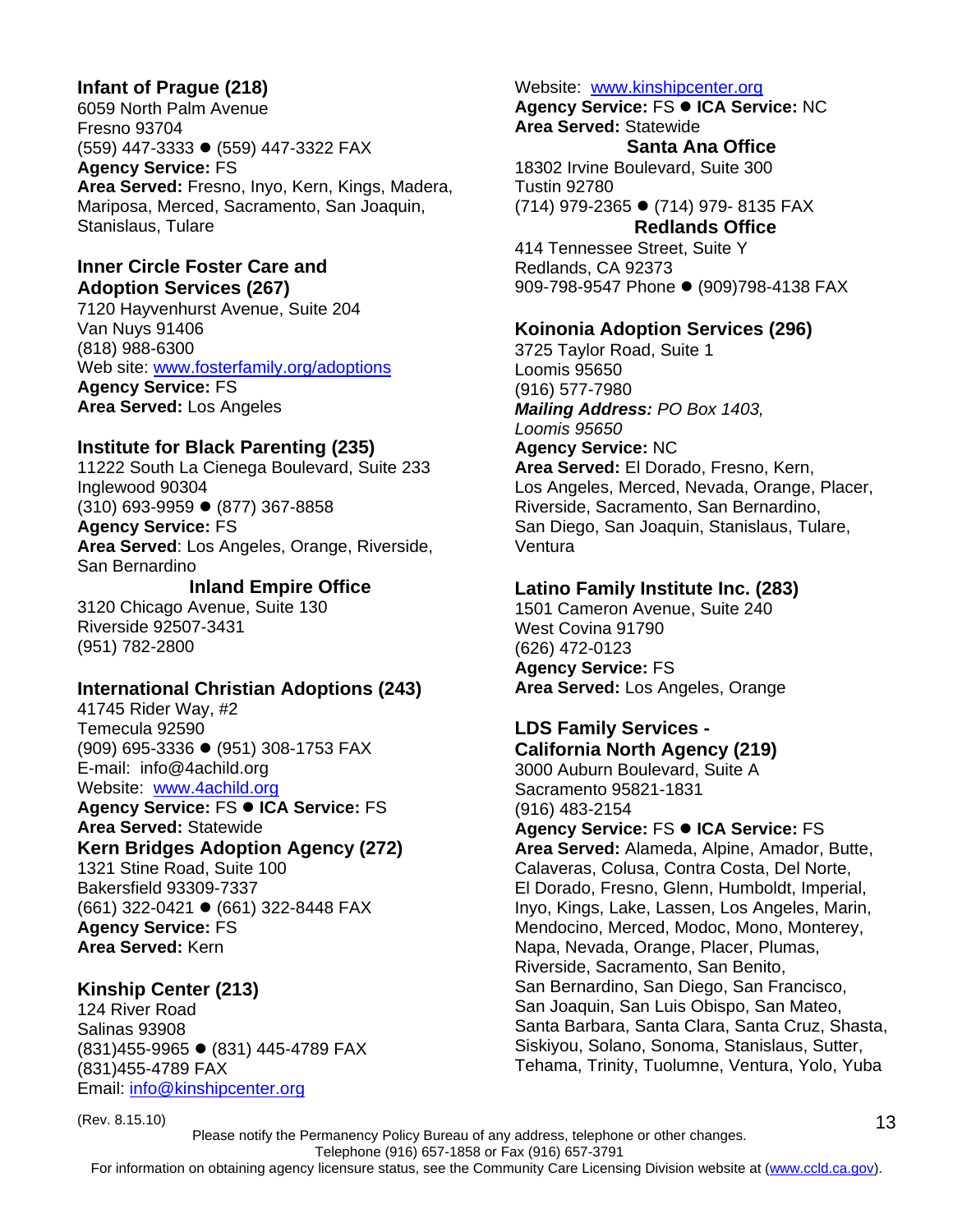# **LDS Family Services (cont.) Concord Office**

2120 Diamond Boulevard, Suite 120 Concord 94520-5704 (925) 685-2941

 **Fresno Office**  1425 North Rabe Avenue, Suite 101 Fresno 93727 (559) 255-1446

## **San Jose Office**

6840 Via Del Oro, Suite 225 San Jose 95779-1380 (408) 243-1688

## **LDS Family Services - California South Agency (220)**

5675 Ruffin Road, Suite 325 San Diego 92123-1391 (858) 467-9170 ● (858) 467-9183 FAX **Agency Service:** FS **Area Served:** Imperial, Orange, San Diego

#### **LDS Family Services - California North Agency (cont.) Fountain Valley Office**

17350 Mt. Herrmann Street, Suite A Fountain Valley 92708-4114 (714) 444-3463

# **LDS Family Services - California Van Nuys Agency (246)**

791 North Pepper Avenue Colton 92324 (909) 824-0480 ● (909) 824-0487 FAX **Agency Service:** FS **Area Served:** Inyo, Los Angeles, Mono, Riverside, San Bernardino, San Luis Obispo, Santa Barbara, Ventura

# **Van Nuys Office**

13042 Burbank Boulevard Van Nuys 91401-5409 (818) 781-5511

# **Life Adoption Services (229)**

440 West Main Street Tustin 92780 (714) 838-5433 Web site: www.lifeadoption.com

(Rev. 8.15.10) **Agency Service:** FS **Area Served:** Imperial, Inyo, Orange, Riverside, Kern, Los Angeles, Mono, San Bernardino,

San Diego, San Luis Obispo, Santa Barbara, Ventura **ICA Service:** FS **Statewide** 

#### **Lilliput Children's Services (238)**

1651 Response Road, Suite 300 Sacramento 95815 (916) 923-5444 Web site: www.lilliput.org

**Agency Service: FS**

#### **Area Served:** Statewide **Chico Office**

8 Williamsburg Lane

#### Chico 95926 (530) 896-1920

#### **El Dorado Hills Office**

5075 Hillsdale Circle, Suite 175t El Dorado Hills 95762 (916) 941-8799

## **Fairfield Office**

4733 Mangels Boulevard, Suite A Fairfield 94534 (707) 863-4182

# **Granite Bay Office**

4080 Cavitt Stallman Road South, Suite 200 Granite Bay 95746 (916) 789-9700

#### **Martinez Office**

1330 Arnold Drive, Suite 241 Martinez 94553 (925) 370-3100

#### **Napa Office**

1721  $1<sup>st</sup>$  Street Napa 94559 (707) 299-3909

## **Redding Office**

2580 Victor Drive, Suite C Redding 96003 (530) 722-9092

#### **Stockton Office**

130 East Magnolia Stockton 95202 (209) 943-0530

# **McKinley Children's Center (274)**

504 West Baseline Road, Suite A Glendora 91740 (909) 599-1227 **Agency Service:** FS **Area Served:** Los Angeles, San Bernardino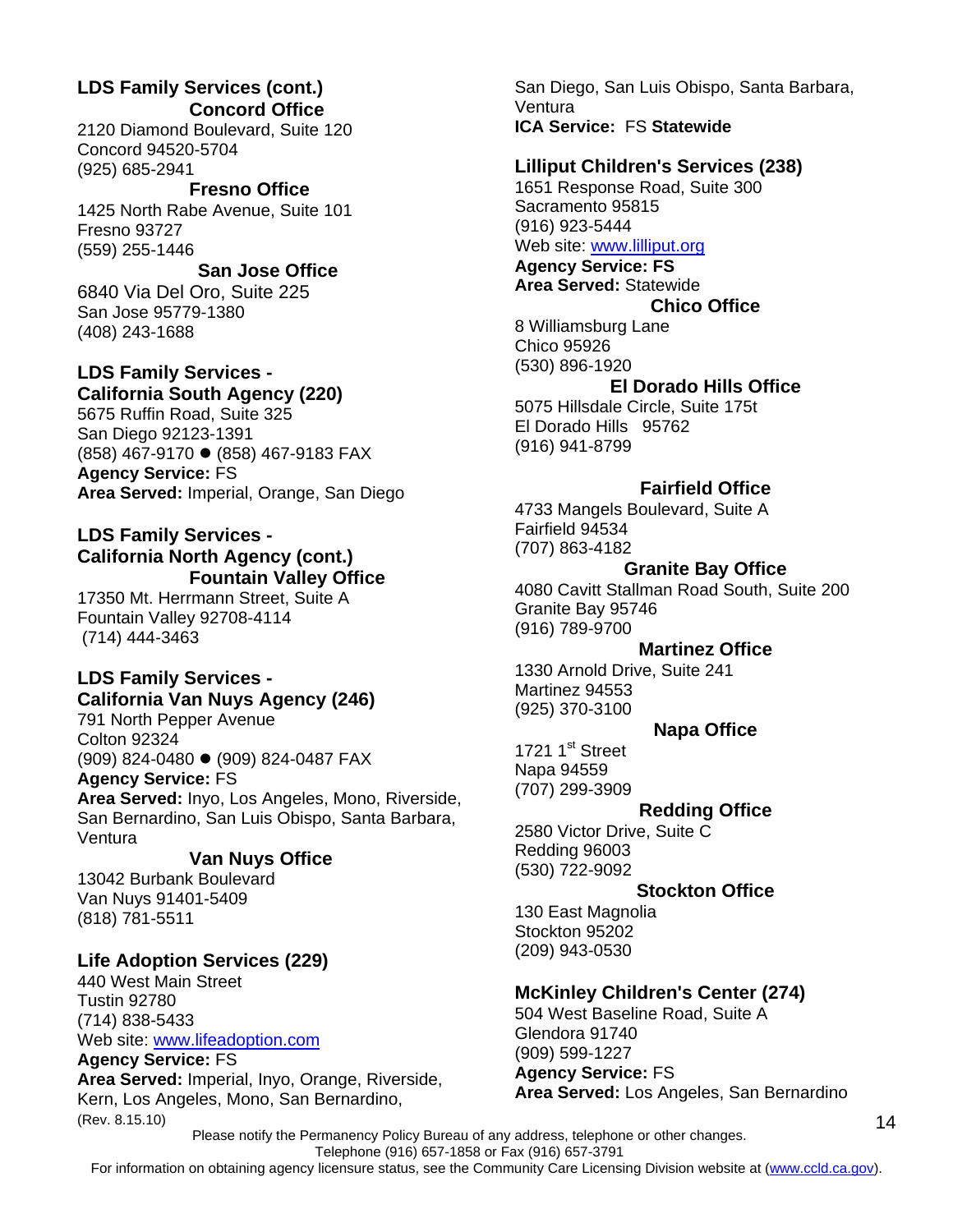# **Mountain Circle Adoption Agency (279)**

312 Crescent Street Greenville 95947-0554 (530) 284-7007 *Mailing Address:* P.O. Box 554, Greenville 95947-0554

Web site: www.mountaincircle.org **Agency Service:** FS

**Area Served:** Lassen, Plumas, Sierra, Nevada, Placer

#### **Nightlight Christian Adoptions (214)**

4430 Miraloma Avenue, Suite B Anaheim 92807 (714) 693- KIDS (5437) ● (714) 693-5438 FAX Website: www.nightlight.org

Agency Service: FS · ICA Service: FS **Area Served:** Los Angeles, Orange, Riverside, San Bernardino, San Diego, Ventura

#### **Nuevo Amanecer Latino Children's Services (315)**

5400 Pomona Boulevard Los Angeles, 90022 (323) 720-9951 ● (323) 720-9953 FAX Web site: http://www.nalffa.org/

**Agency Service:** FS

**Area Served:** Los Angeles, Orange, Riverside, San Bernardo, San Diego

## **Olive Crest Adoption Services (263)**

2130 East Fourth Street, Suite 200 Santa Ana 92705 (714) 543-5437 (800) 550-2445 ● (714) 543-5463 FAX Website: www.olivecrest.org

**Agency Service:** FS **Area Served:** Los Angeles, Orange, Riverside, San Bernardino, San Diego

# **Optimist Adoption Agency (269)**

7003 North Figueroa Street Los Angeles 90042 (323) 341-5561 **Agency Service:** FS **Area Served:** Kern, Los Angeles, Orange, Riverside, San Bernardino, San Diego, Ventura

# **Partners For Adoption (221)**

800 South Broadway Suite 210 Walnut Creek 94596 (925) 946-9658 Web site: www.partnersforadoption.org **Agency Service: FS ● ICA Service: NC Area Served:** Statewide

#### **Penny Lane Adoption Agency (286)**

15305 Rayen Street North Hills 91343 (818) 894-3384 ● (818) 895-5186 FAX **Agency Service:** FS **Area Served:** Los Angeles

#### **Promesa Behavioral Health (271)**

7475 North Palm Avenue, Suite 107 Fresno 93711 (559) 439-5437 ● (559) 439-5411FAX **Agency Service:** FS **Area Served:** Fresno, Kern, Kings, Madera, Merced, Tulare

#### **Rosemary Children Services (307)**

1022 Mission Street, Suite A South Pasadena 91030 (626) 403-2277 **Agency Service:** FS **Area Served:** Los Angeles, Orange, Riverside, San Bernardino

## **Serenity Infant Care Home (304)**

600 South Grand Avenue Covina 91724 (626) 859-6200 **Agency Service:** FS **Area Served:** Los Angeles, Orange, Riverside, San Bernardino

## **Share Homes (289)**

210 North School Street Lodi 95240 *Mailing address*: P. O. Box 1673 Lodi 95241 (209) 334-6376 Web site: www.sharehomes.org **Agency Service**: FS

**Area Served**: Amador, Calaveras, El Dorado, Sacramento, San Joaquin, Solano, Stanislaus

(Rev. 8.15.10)

Please notify the Permanency Policy Bureau of any address, telephone or other changes. Telephone (916) 657-1858 or Fax (916) 657-3791 For information on obtaining agency licensure status, see the Community Care Licensing Division website at (www.ccld.ca.gov).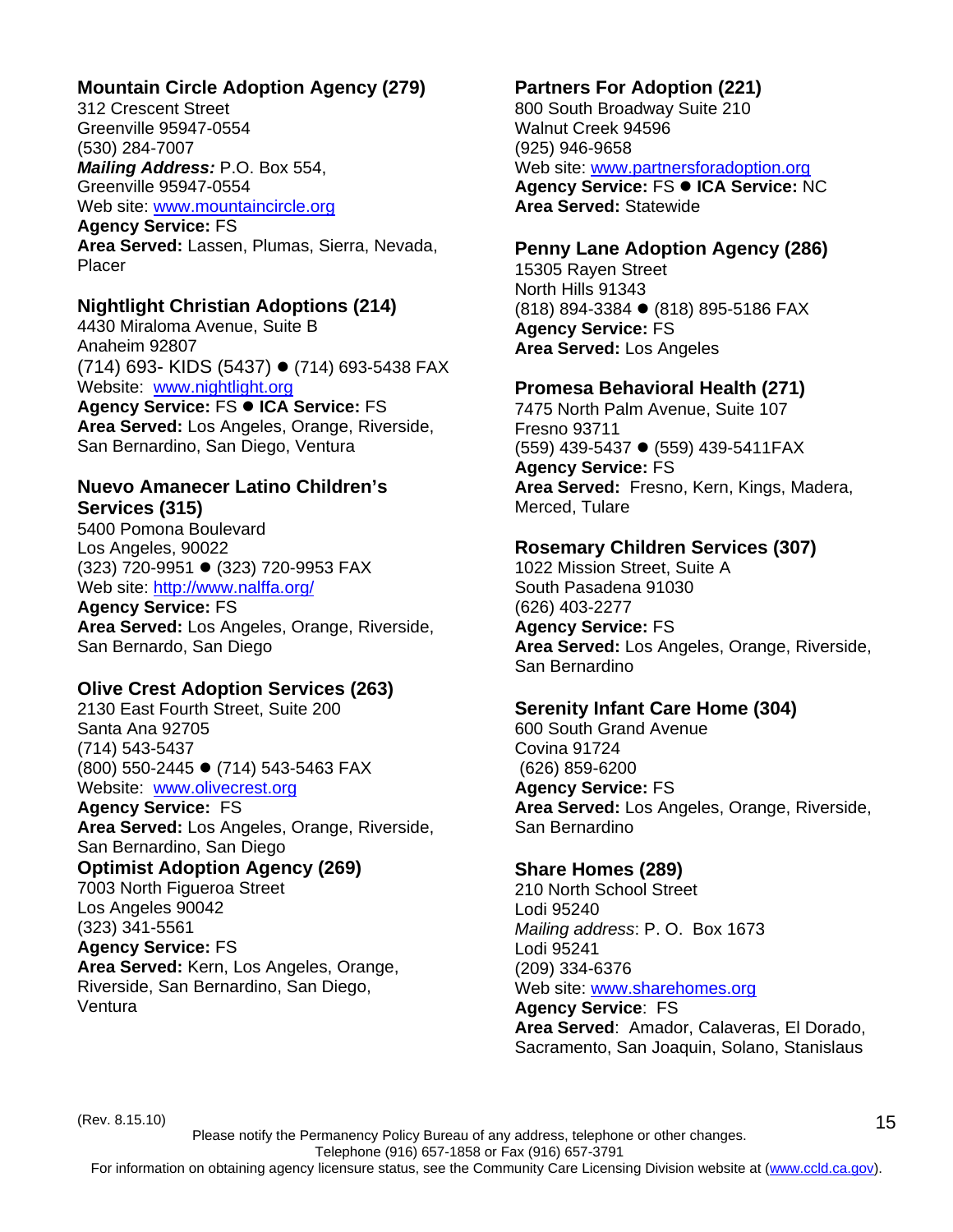# **Sierra Forever Families Services (222)**

138 New Mohawk Road, Suite 200 Nevada City 95959 *Mailing address*: P. O. Box 361 Nevada City 95959 (530) 478-0900 Web site: www.sierraadoption.org

**Agency Service: FS ● ICA** Service: NC **Area Served:** Amador, Butte, El Dorado, Nevada, Placer, Sacramento, San Joaquin, Sierra, Solano, Sutter, Yolo, Yuba

 **Auburn Office**  11990 Heritage Oak Place, Suite 3 Auburn 95603 (530) 887-0082

**Chico Office** 

520 Cohasset Road, Suite 11 Chico 95926 (530) 879-3861

**Sacramento Office** 8928 Volunteer Lane, #240 Sacramento 95826

(916) 368-5114 ● (916) 368-5157 FAX

# **Sierra Vista Child and Family Services (300)**

1400 K Street, Suite F Modesto, 95354 (209) 491-0872 **Agency Service:** FS **Area Served:** Alameda, Calaveras, Contra Costa, Merced, Sacramento, San Joaquin, Stanislaus

# **Southern California F. F. A. – Adoption Program (264)**

155 North Occidental Boulevard Los Angeles 90026 (213) 365-2900 **Agency Service:** FS **Area Served:** Los Angeles, Orange, Ventura, San Bernardino, Riverside, and Santa Barbara

## **Stanford Home for Children (301)**

8912 Volunteer Lane Sacramento 95826 (916) 344-0199 ● (916) 344-0196 FAX **Agency Service:** FS **Area Served:** Amador, Contra Costa, El Dorado, Placer, Sacramento, San Francisco, San Joaquin, Solano, Sutter, Yolo, Yuba

# **TLC Children and Family Services (260)**

1800 North Gravenstein Highway Sebastopol 95472 *Mailing Address:* P.O. Box 2079, Sebastopol 95473-2079 (707) 823-7300 Web site: www.tlc4kids.org **Agency Service:** FS

**Area Served:** Lake, Marin, Mendocino, Napa, Solano, Sonoma

# **Trinity Youth Services (320)**

1520 West Cameron Avenue, Suite 151 West Covina 91790 (909) 825-5588 ● (909) 825-5340 FAX **Agency Service:** FS **Area Served:** Los Angeles

# **The Village Family Services (314)**

6736 Laurel Canyon Boulevard, Suite 200 North Hollywood 91606 (818) 755-8786 ● (818) 755-8789 FAX Web site: http://www.thevillagefs.org/ **Agency Service:** FS

**Area Served:** Los Angeles

# **Valley Teen Ranch (262)**

2610 West Shaw, Suite 105 Fresno 93711 (209) 437-1144 ● (209) 438-5004 FAX **Agency Service: FS ● ICA Service: FS Area Served**: Fresno, Kings, Madera, Mariposa, Merced, Stanislaus, Tulare

## **Vista Del Mar Child and Family Services (223)**

3200 Motor Avenue Los Angeles 90034 (310) 836-1223 ext. 280 ● (888) 22-VISTA (310) 836-3863 FAX Website: www.vistadelmar.org

**Agency Service: FS ● ICA Service: FS Area Served:** Los Angeles, Orange, Riverside, San Bernardino, San Diego, Ventura

(Rev. 8.15.10)